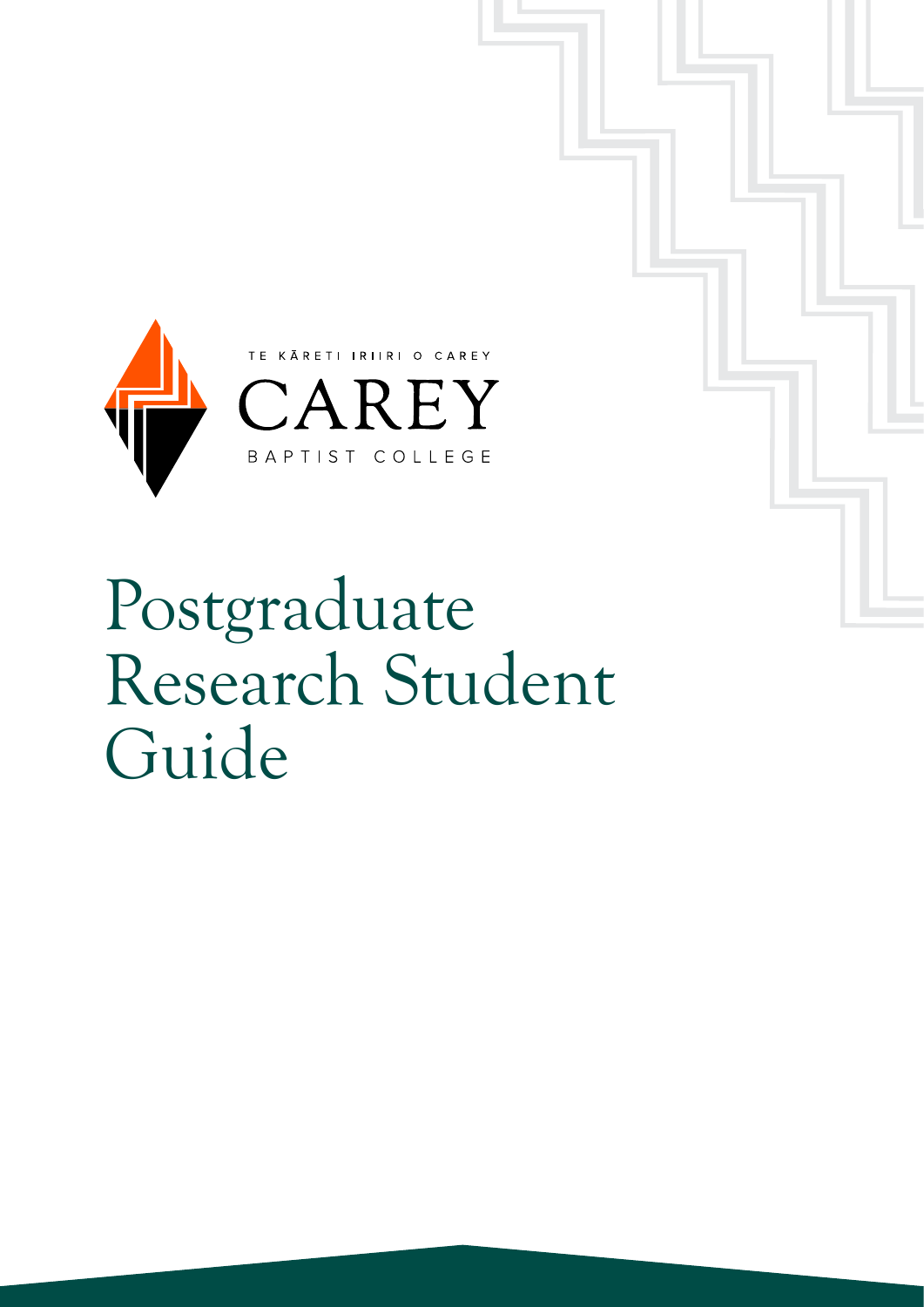# Introduction

Welcome to Carey Graduate School/Te Kāreti Iriiri o Carey and we welcome you to our community of learning. We are committed to providing you with the best postgraduate learning experience in applied theology you can get. Our staff are highly skilled at what they do, passionate about applied theology, and committed Christians.

Carey is committed to Christian scholarship of the highest order, is passionate about the Church and its mission, and is committed to nurture and equip Christians in diverse professions to further the values of God's Kingdom in his world. Carey's graduates can be found pastoring churches, leading missions organisations, and working in the marketplace in New Zealand and around the world.

Undertaking postgraduate study requires a significant sacrifice on your part. This may come in the form of family pressures, financial sacrifices, or career advancement. We appreciate the sacrifice you will be making and have designed postgraduate study programmes to best equip you for the vocation God has called you into. The gaining of a postgraduate qualification is clearly high on your agenda, but it should not be the only motivation for your study. There are many rewards to be found in higher education and we plan to expose you to some of these and help you discover many more for yourself. Your Carey Baptist College experience will bring many challenges and a great deal of personal fulfilment. We wish you God's blessing as you embark upon your studies.

This guide is a resource for students enrolled in postgraduate programmes and specifically undertaking postgraduate research at Carey Graduate School. It sits alongside the Carey Student Handbook (which can be accessed on CareyOnline). This guide outlines the key regulations, policies and procedures that relate to your postgraduate research study and gives you information about the services and facilities available to support you. It also contains guidelines to assist research students with the supervision process. The Postgraduate Student Guide is for use together with the Carey Baptist College Calendar and the AUT Doctoral Studies Handbook.

Throughout your studies your first point of contact is your course teacher (for all specific course related questions), after that it is the Head, Carey Graduate School (me! – for all programme related issues, conduct issues, or academic regulation issues), and then Neroli Hollis (for all Academic Registrar issues such as enrolment, payment, etc).

Graduate study is a great privilege and a great sacrifice and we wish you every success in your studies and we are here to help you along every step of the way.

Blessings,

### **Andrew Picard [andrew.picard@carey.ac.nz]**

Director of Carey Graduate School Carey Baptist College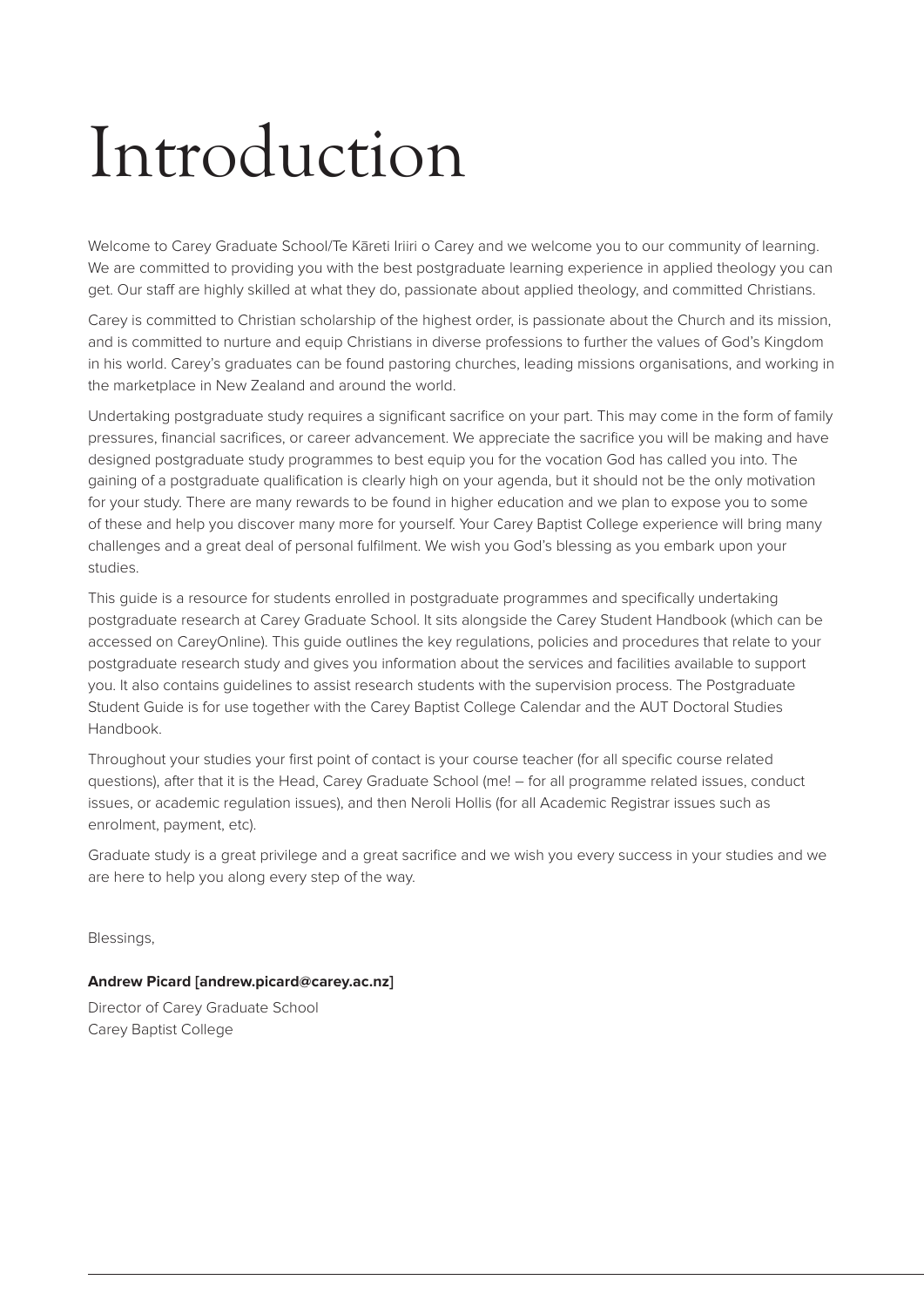# Table of Contents

| <b>POSTGRADUATE PROGRAMMES</b> 4                                   |  |
|--------------------------------------------------------------------|--|
| <b>COURSES AND MODES OF STUDY 5</b>                                |  |
| Postgraduate Diploma<br>of Applied Theology Regulations 6          |  |
| Master of Applied Theology Regulations 8                           |  |
| <b>RESEARCH ESSAYS</b><br>AND THESIS DESCRIPTIONS 11               |  |
| THESIS REGULATIONS 13                                              |  |
| <b>POLICIES, PROCEDURES</b><br>AND GUIDELINES 18                   |  |
| Assessment Regulations 18                                          |  |
| Carey Gender-Neutral Language<br>in Academic Writing Policy 20     |  |
| Carey Responsible Practice in Research                             |  |
| Carey Research Ethics Policy & Guidelines. 24                      |  |
| Carey Guidelines for Students<br>Enrolling in a Research Essay 30  |  |
| Carey Guidelines on Thesis Format,<br>Presentation and Binding. 33 |  |
| <b>GRADUATING FROM CAREY 34</b>                                    |  |

| Certificates & Transcripts 34 |  |  |  |  |  |  |  |
|-------------------------------|--|--|--|--|--|--|--|
| The Graduation Ceremony 34    |  |  |  |  |  |  |  |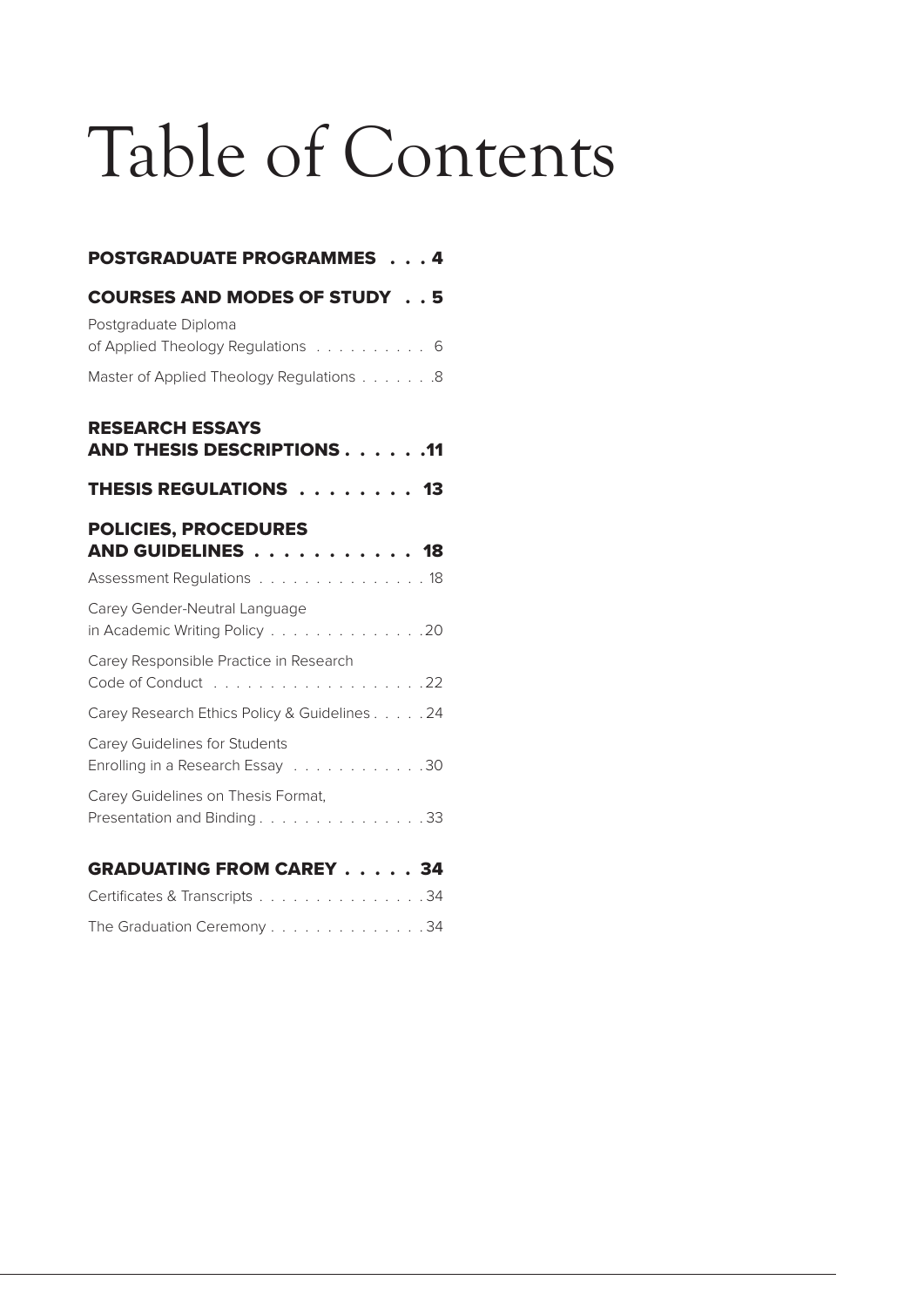## <span id="page-3-0"></span>Postgraduate Programmes

Carey has two key postgraduate programmes on offer:



The PG Diploma Applied Theology is 120 credit (Level 8) qualification that can be completed in one year full time. It typically consists of four courses (30 credits each).

The Master of Applied Theology (Level 9) can be taken as a 240 credit qualification (2 years full-time), or for those with previous theological qualification and/or significant ministry experience there are options for special entry into 180 credit or 120 credit (one year full-time) options of the Masters.

For more detailed information please refer to the Carey Graduate Prospectus or the Academic Regulations available on the Carey website (www.carey.ac.nz).

If you are enrolled in a Research Essay, please refer to the section on Carey Guidelines for Students Enrolling in a Research Essay in this handbook. Please also refer to the Assessment Regulations, Research Ethics Policy and Code of Conduct sections.

If you are enrolled in a Thesis, please refer to the Thesis Regulations section. The Guidelines on Thesis Format and Presentation will also be helpful, along with the Assessment Regulations, Research Ethics Policy and Code of Conduct sections.

Please ensure you are familiar with all appropriate Regulations and feel free to contact the Head of the Graduate School if you have any queries.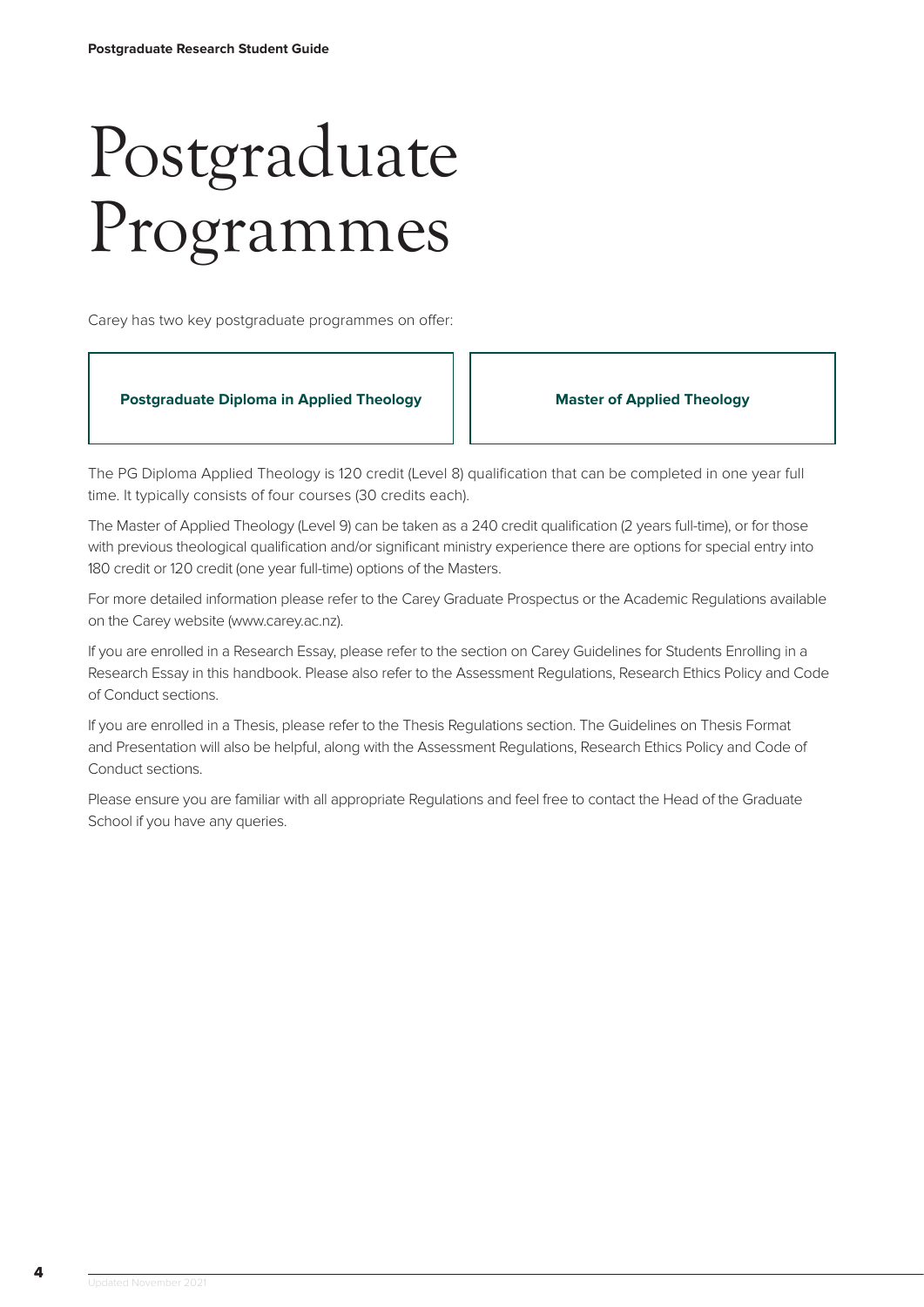# <span id="page-4-0"></span>Courses and Modes of Study

Postgraduate courses are normally full-year courses and run from March to November typically. Taught-courses are facilitated in a mixed-mode format combining block courses, online Zoom classes and online activities.

Attendance at block sessions in compulsory. We highly recommend that blocks are attended in person—if you are unable to attend for legitimate reasons please discuss with your teachers.

Research Essays and Theses are largely conducted by means of independent research under supervision and do not have regular timetabled classes.

Detailed information about how your courses are taught is outlined in the Carey Timetable (via CareyOnline – Academic Regulations and Guides). The Timetable also outlines which courses are being offered in any given year. Descriptions of the courses are also contained within the Academic Regulations (via CareyOnline) under the Course Descriptions section.

### GRADUATE STUDENT COMMUNITY

Carey actively works to foster a supportive and collaborative graduate student community. You are invited to attend our regular Research Wānanga (on-site and Zoom), take advantage of the graduate student study space upstairs in the library building, take part in the annual Carey Research Conference and join in with our community lunches on Monday and Tuesdays during semester teaching weeks.

### TAUGHT COURSES AT POSTGRADUATE LEVEL

Please refer to Carey Timetable (available on CareyOnline) for the full list of the other taught courses on offer.

Please refer to the section Research Essay and Thesis Descriptions below for detailed information about these research courses.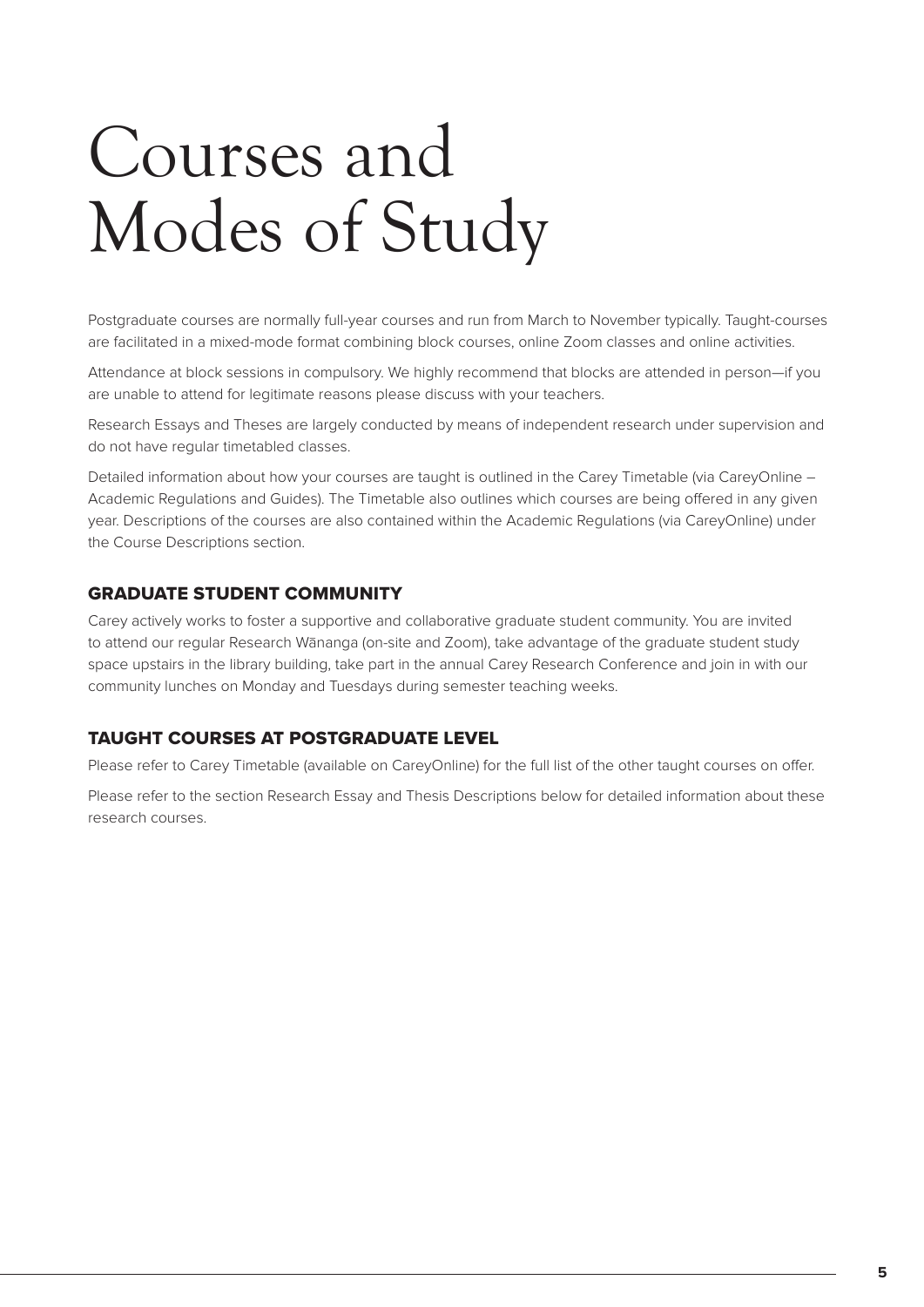### <span id="page-5-0"></span>Postgraduate Diploma of Applied Theology Regulations

The following specific programme regulations apply to the Postgraduate Diploma of Applied Theology.

### PROGRAMME DESCRIPTION

The Postgraduate Diploma of Applied Theology provides an advanced theological qualification for practitioners committed to career-long education. The academic programme aims to support professional development for pastors and other Christian ministry practitioners who have high levels of curriculum knowledge, research skills, and leadership capacity.

In addition, the academic programme aims to equip students interested in advancing academic scholarship, and research in the field of applied theology. It is thus intended as a pathway for those interested into doctoral studies, particularly through one of the established pathways Carey has with Auckland University of Technology, Otago University, or other tertiary institutions.

### PROGRAMME OUTCOMES

The programme produces graduates who:

- ◊ Assess critically the most recent published research in applied theology
- ◊ Reflect critically on issues of society and contemporary life from advanced, appropriate, and soundly-based biblical and theological perspectives.
- ◊ Develop critical skills in the interpretation of biblical texts and theological evaluation.
- ◊ Analyse life contexts for contemporary ecclesial and missional practice in Aotearoa New Zealand and related contexts.
- ◊ Implement assessment skills finding strengths, weaknesses, multiple options, as well as identifying obstacles.
- ◊ Evidence planning skills the collaborative construction of preferred outcomes, finding ways around obstacles, ways to mobilize strengths and resources to achieve preferred outcomes with individuals, families, groups and organizations.

### PROGRAMME STRUCTURE

The programme of study for each candidate will be designed as far as possible to meet the individual's needs and interests.

Each programme will total 120 credits, and must include 4 courses from those on offer at Level 8; including MA801 Research Methods in Applied Theology.

### ADMISSION REQUIREMENTS

In order to gain admission all applicants must have completed one of the following:

- ◊ A recognised Undergraduate degree in Theology or Christian Ministry with a grade point average of B in courses at Level 6 and 7, or equivalent.
- ◊ A professional or other qualification which, in the judgement of the Academic Director, can be recognised as equivalent to an Undergraduate degree in Theology or Christian Ministry.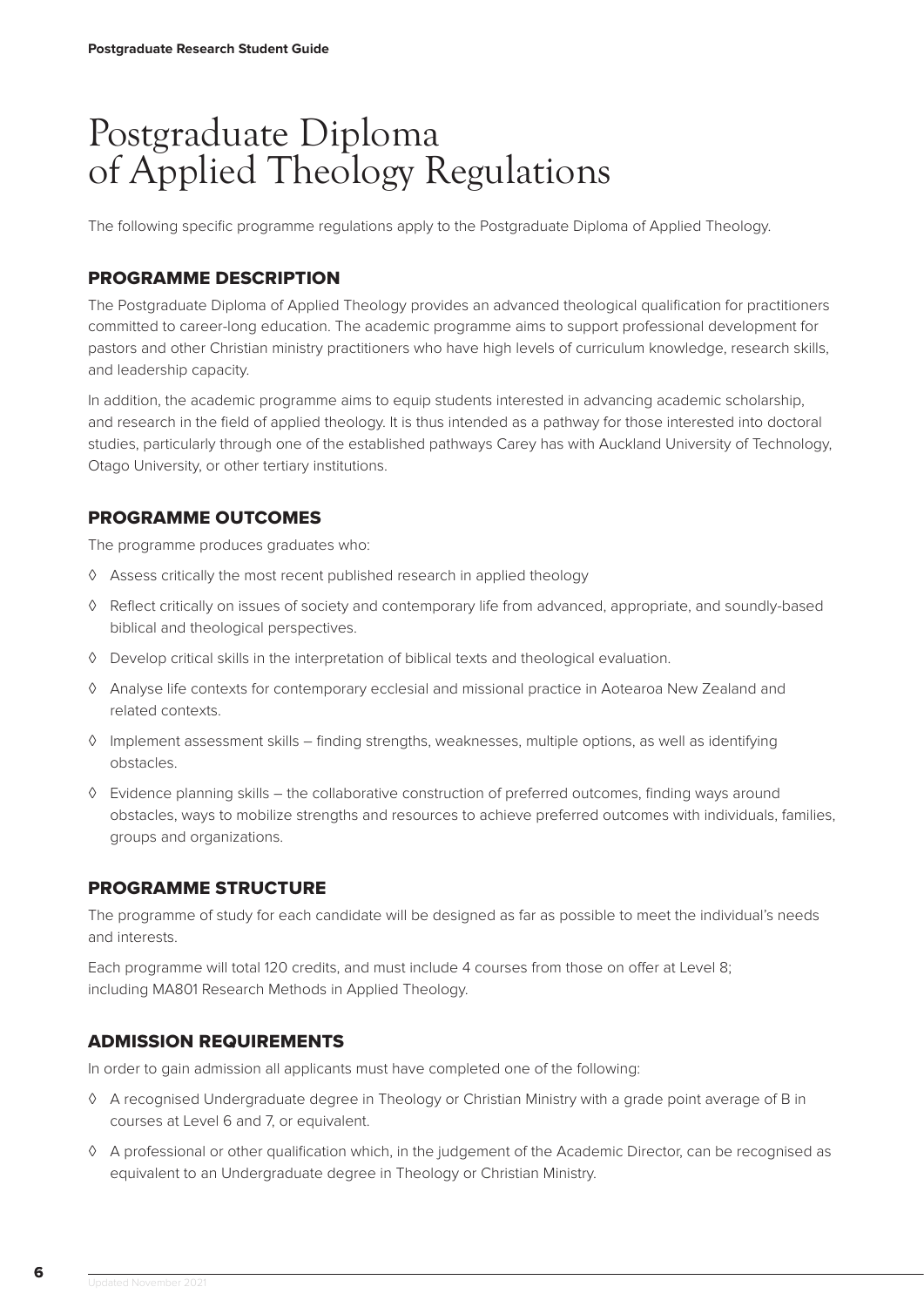Applicants who do not meet the normal admission requirements but who have completed a recognised Undergraduate degree in a discipline other than Theology of Christian Ministry may be granted admission following the successful completion of a bridging programme of study as determined by the Academic Director.

### PREREQUISITES AND CO-REQUISITES

Some courses specify prerequisite or co-requisite requirements. Prerequisites ensure that students have the skills necessary to succeed at higher levels. Co-requisites ensure the level of complementarity necessary for learning; see the Course Descriptions section of this Calendar for specific information on these requirements.

### DURATION OF STUDY

There is a limitation on the duration of time in which a student can complete their qualification. The total time from admission to the programme until the completion of the qualification should not normally exceed four years, unless special permission is granted by the Academic Director or delegate.

However, please note that students are able to defer their study should the need arise; see Enrolment and Programme Regulations for more information.

### TRANSFER FROM OTHER PROGRAMMES

Students who have completed courses at other institutions may be eligible for cross-credits or recognition of current competency as specified in Carey Credit Regulations.

| <b>PROGRAMME SUMMARY</b>                      |                                 |  |  |  |  |  |
|-----------------------------------------------|---------------------------------|--|--|--|--|--|
| National Qualifications Framework (NQF) Level | 8                               |  |  |  |  |  |
| (NQF) Credits                                 | 120                             |  |  |  |  |  |
| Delivery                                      | On-site, distance, block course |  |  |  |  |  |
| Mode                                          | Full-time, part-time            |  |  |  |  |  |
| Duration                                      | One year full-time equivalence  |  |  |  |  |  |
| Regular Intake                                | February, July                  |  |  |  |  |  |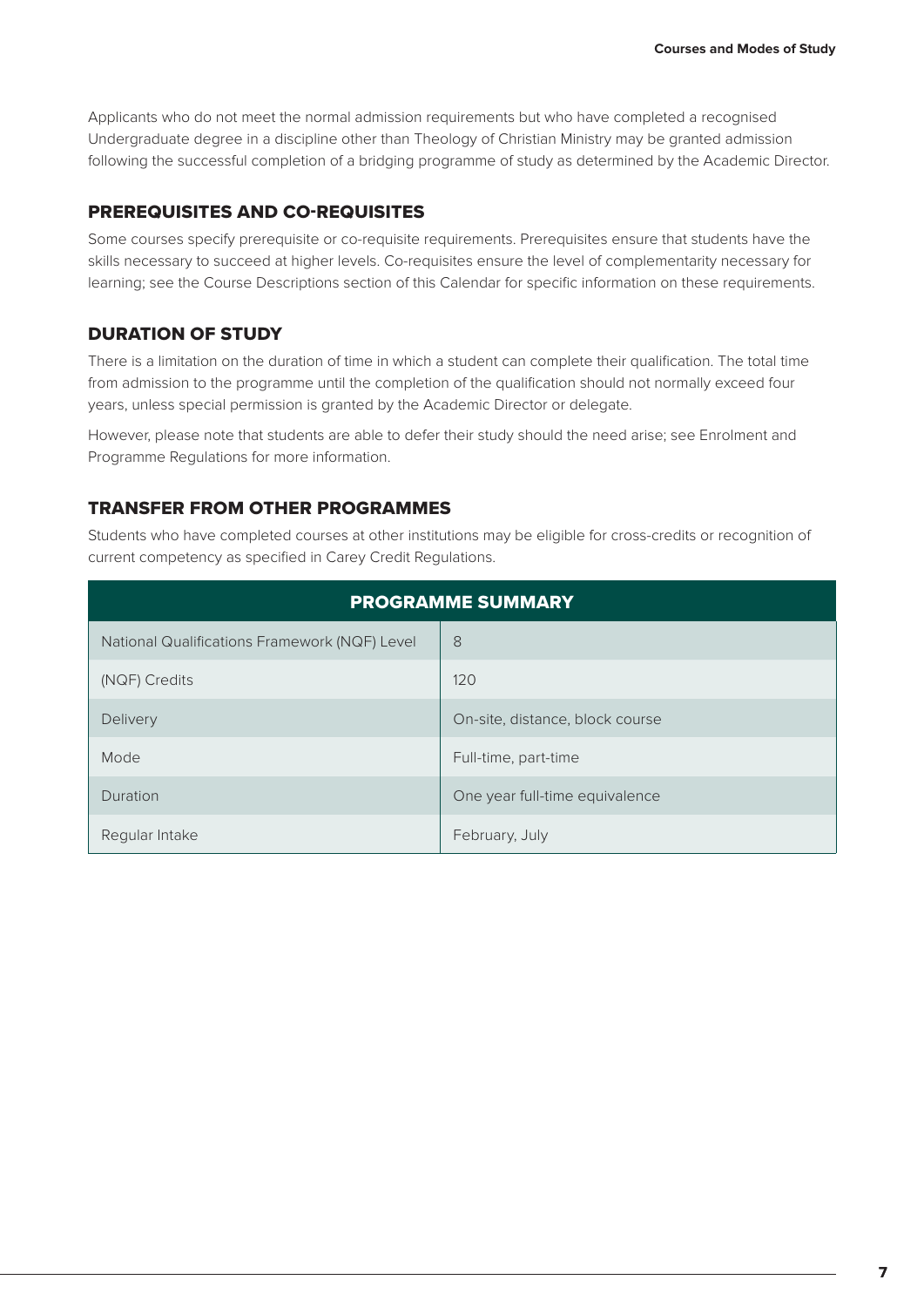## <span id="page-7-0"></span>Master of Applied Theology Regulations

The following specific programme regulations apply to the Master of Applied Theology.

### PROGRAMME DESCRIPTION

The Master of Applied Theology aims to equip students interested in advancing academic scholarship and research in the field of applied theology. It is therefore also intended as a pathway for those interested in continuing on to doctoral studies, particularly through one of the established pathways Carey has with Auckland University of Technology, Otago University, or other tertiary institutions.

There are three different entry points into the Master's programme depending on prior qualifications and experience:

- ◊ The 240 credit Masters is the normal starting point for those with an undergraduate theology qualification.
- ◊ The 180 credit entry point may be suitable for those with an undergraduate qualification AND with significant Christian ministry leadership experience, allowing a shorter pathway to the Masters.
- ◊ The 120 credit, thesis-only entry may be the best option for those with a postgraduate theology qualification (which must include an appropriate course in research methods).

### PROGRAMME OUTCOMES

The programme produces graduates who demonstrate the following attributes:

- ◊ Assess critically the most recent published research in applied theology
- ◊ Reflect critically on issues of society and contemporary life from advanced, appropriate, and soundly-based biblical and theological perspectives.
- ◊ Develop critical skills in the interpretation of biblical texts and theological evaluation.
- ◊ Analyse life contexts for contemporary ecclesial and missional practice in Aotearoa New Zealand and related contexts.
- ◊ Implement assessment skills finding strengths, weaknesses, multiple options, as well as identifying obstacles.
- ◊ Evidence planning skills the collaborative construction of preferred outcomes, finding ways around obstacles, ways to mobilize strengths and resources to achieve preferred outcomes with individuals, families, groups and organizations.
- ◊ Practise interdisciplinary research skills.
- ◊ Display advanced, independent, critical research and writing skills that insightfully interact with existing scholarship in a chosen area of study.
- ◊ Practise self-discipline, and demonstrate the ability to plan and achieve goals.

### PROGRAMME STRUCTURE

For the 180 and 240 credit options of the Master of Applied Theology, the programme comprises of:

- ◊ MA801 Research Methods in Applied Theology
- ◊ and courses from the Postgraduate Course selection

For the 180 credit option – at least one additional course from the L8 Postgraduate Course selection (two additional courses if doing a 90 credit thesis)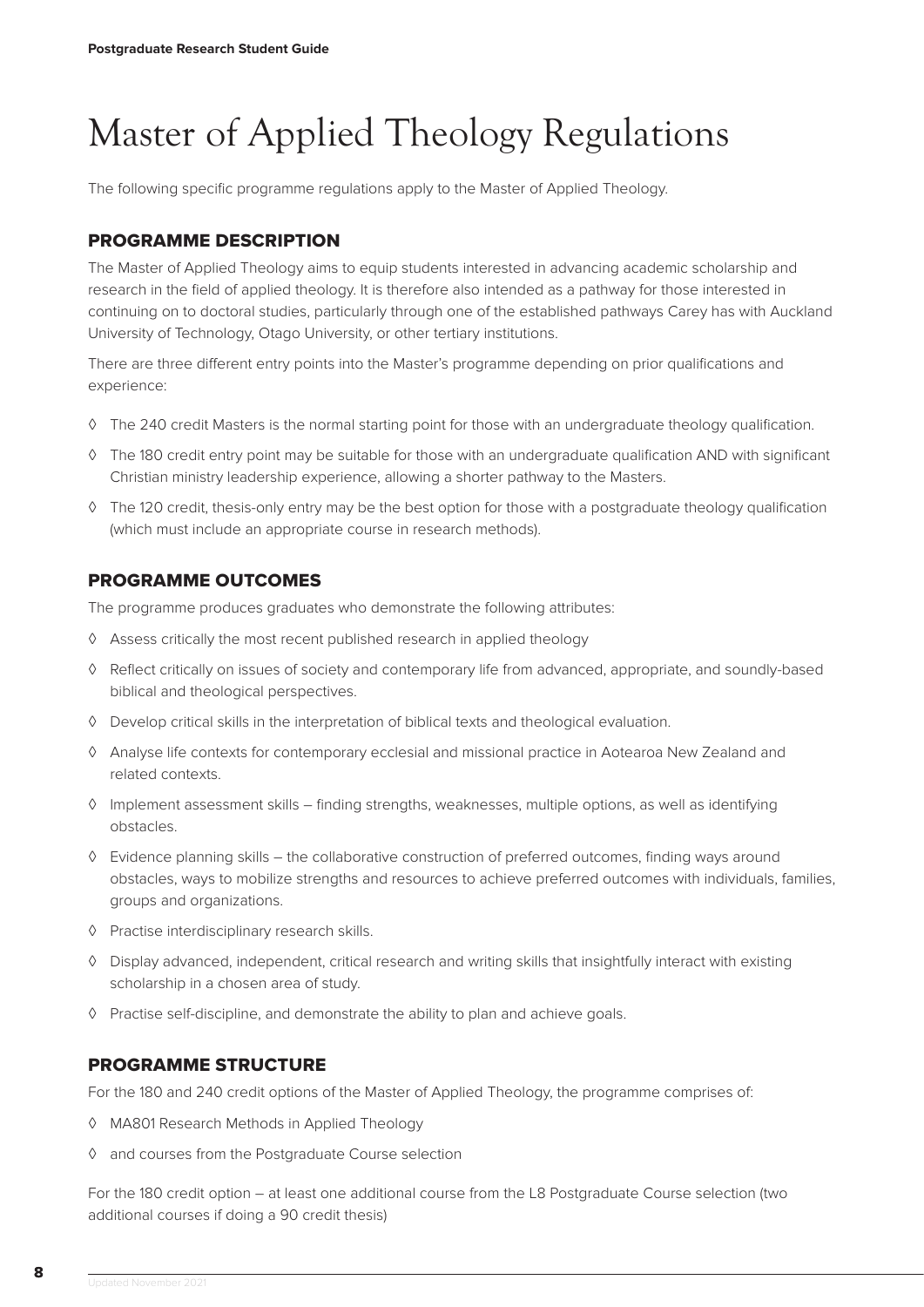For the 240 credit option – at least three additional courses from the he L8 Postgraduate Course selection (four additional courses if doing a 90 credit thesis)

See the Carey Prospectus or website for additional information on course options offered.

### ADMISSION REQUIREMENTS

### **MASTER OF APPLIED THEOLOGY**

In order to gain admission to the Master of Applied Theology all applicants must have completed one of the following:

- ◊ A recognised Undergraduate degree in Theology or Christian Ministry with a grade point average of B in courses at Level 6 and 7, or equivalent.
- ◊ A professional or other qualification which, in the judgement of the Carey Academic Director, can be recognised as equivalent to an Undergraduate degree in Theology or Christian Ministry.

Applicants who do not meet the normal admission requirements but who have completed a recognised Undergraduate degree in a discipline other than Theology or Christian Ministry may be granted admission following the successful completion of a bridging **programme** of study as determined by the Academic Director.

### **DIRECT ADMISSION TO THE MASTERS OF APPLIED THEOLOGY THESIS**

An applicant for candidature in the Masters of Applied Theology who has completed one of the following, may, at the discretion of the Academic Committee and on the recommendation of the Academic Director, be admitted directly into the Thesis.

- ◊ A recognised 3-year Undergraduate degree in Theology or Christian Ministry with a grade point average of B in courses at Level 6 and 7, or equivalent followed by 1 year of advanced study in a relevant discipline.
- ◊ A recognised 4-year Undergraduate degree in Theology or Christian Ministry with a grade point average of B in courses at Level 6 and 7, or equivalent.
- ◊ A recognised Postgraduate Diploma in a related discipline wherein the applicant is deemed by the Academic Director as having completed an equivalent to the MA801 Research Methods in Applied Theology course.
- ◊ The Postgraduate Diploma of Applied Theology awarded by Carey (with the application for candidature within 6 years of the completion of the Postgraduate Diploma). MA801 Research Methods in Applied Theology must be completed prior to applying or enrolled in concurrently with the permission of the Academic Director.

### PREREQUISITES AND CO-REQUISITES

A number of courses have prerequisite or co-requisite requirements. Prerequisites ensure that students have the skills necessary to succeed at higher levels. Co-requisites ensure the level of complementarity necessary for learning; see the Course Descriptions section of this Calendar for specific information on these requirements.

### LIMITATIONS ON DURATION OF STUDY

There is a limitation on the duration of time in which a student can complete their qualification. The total time from admission to the programme until the completion of the qualification should not normally exceed six years, unless special permission is granted by the Academic Director or delegate.

However, please note that students are able to defer their study should the need arise; see Enrolment and Programme Regulations and Thesis Regulations for more information.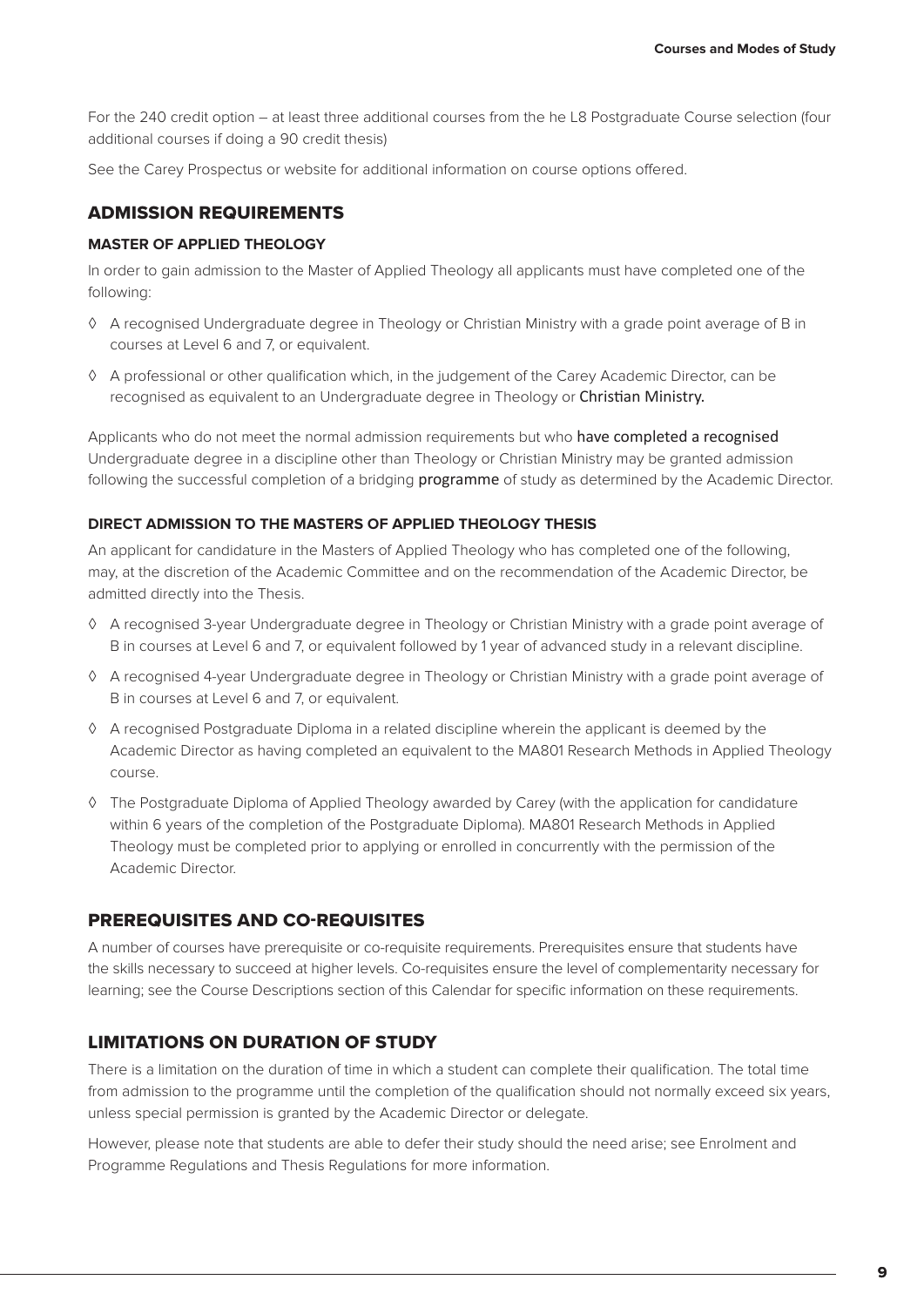### TRANSFER FROM OTHER PROGRAMMES

Students who have completed courses at other institutions may be eligible for cross-credits or recognition of current competency as specified in Carey Credit Regulations.

| <b>PROGRAMME SUMMARY</b>                      |                                 |  |  |  |  |
|-----------------------------------------------|---------------------------------|--|--|--|--|
| National Qualifications Framework (NQF) Level | 9                               |  |  |  |  |
| (NQF) Credits                                 | 240                             |  |  |  |  |
| Delivery                                      | On-site, distance, block course |  |  |  |  |
| Mode                                          | Full-time, part-time            |  |  |  |  |
| Duration                                      | Two years full-time equivalence |  |  |  |  |
| Regular Intake                                | February, July                  |  |  |  |  |

For information regarding the Master of Philosophy and the Doctor of Philosophy please refer to the Carey website, www.carey.ac.nz.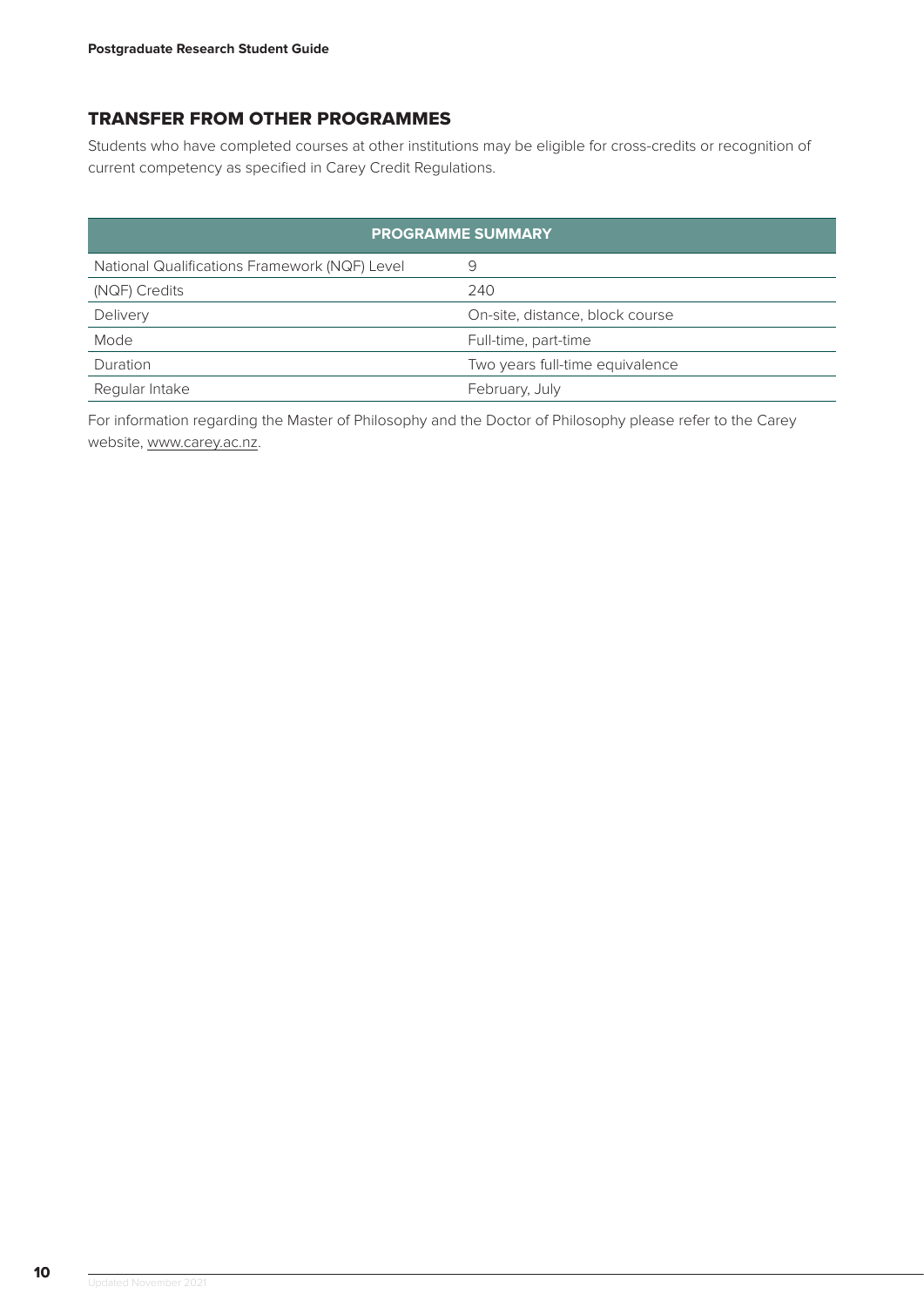# <span id="page-10-0"></span>Research Essays and Thesis Descriptions

CGS offers the option of Research Essays (up to 10,000 words), a 90 credit thesis (up to 30,000 words), and a 120 credit thesis (up to 40,000 words). Formal Elements of Research

A Thesis, as a major piece of academic research, involves a number of formal elements, including:

- ◊ Approval of a proposal
- ◊ Ethics approval if required
- ◊ Supervision and Reporting
- ◊ Submission and Assessment

NB: The relevant forms are available on CareyOnline under the FORMS FOR STUDENTS section.

### MA821 RESEARCH ESSAY

#### **Level 8, 30 credits, 300 hours, 2 semesters, Mode 4 An Appointed Supervisor**

The Research Essay provides students with an opportunity to study in-depth a defined aspect of applied theology not covered within the existing listing of courses. Special permission is required for entry into this course in consultation with the Head, Carey Graduate School and the Academic Director.

The Research Essay is a tool for enabling postgraduate students to extend their knowledge and skills in their chosen specialisation, while serving to demonstrate an ability to pursue higher research awards. Students should be able to show an in-depth knowledge of the topic chosen, demonstrate skills in researching that topic, expound the topic systematically employing the appropriate methodology, and appreciate the complexity and ramifications of the topic.

Note: An average of B in two taught courses is normally required for entry.

### MA902 THESIS

### **Level 9, 90 credits, 900 hours, 2 semesters, Mode 4 An Appointed Supervisor**

The thesis is a scholarly piece of written work that reports on the findings of theoretical, practical, or empirical investigation into a defined area of applied theology conducted by the student under supervision.

Undertaking a thesis provides students with an opportunity to do original in-depth research at masters level. Students will engage in a supervised investigation of a topic of their interest. Students are expected to be self-directed in their studies and to produce an account of their research which equates to internationally recognized standards.

Note: An average of B over 3 taught courses is normally required for entry.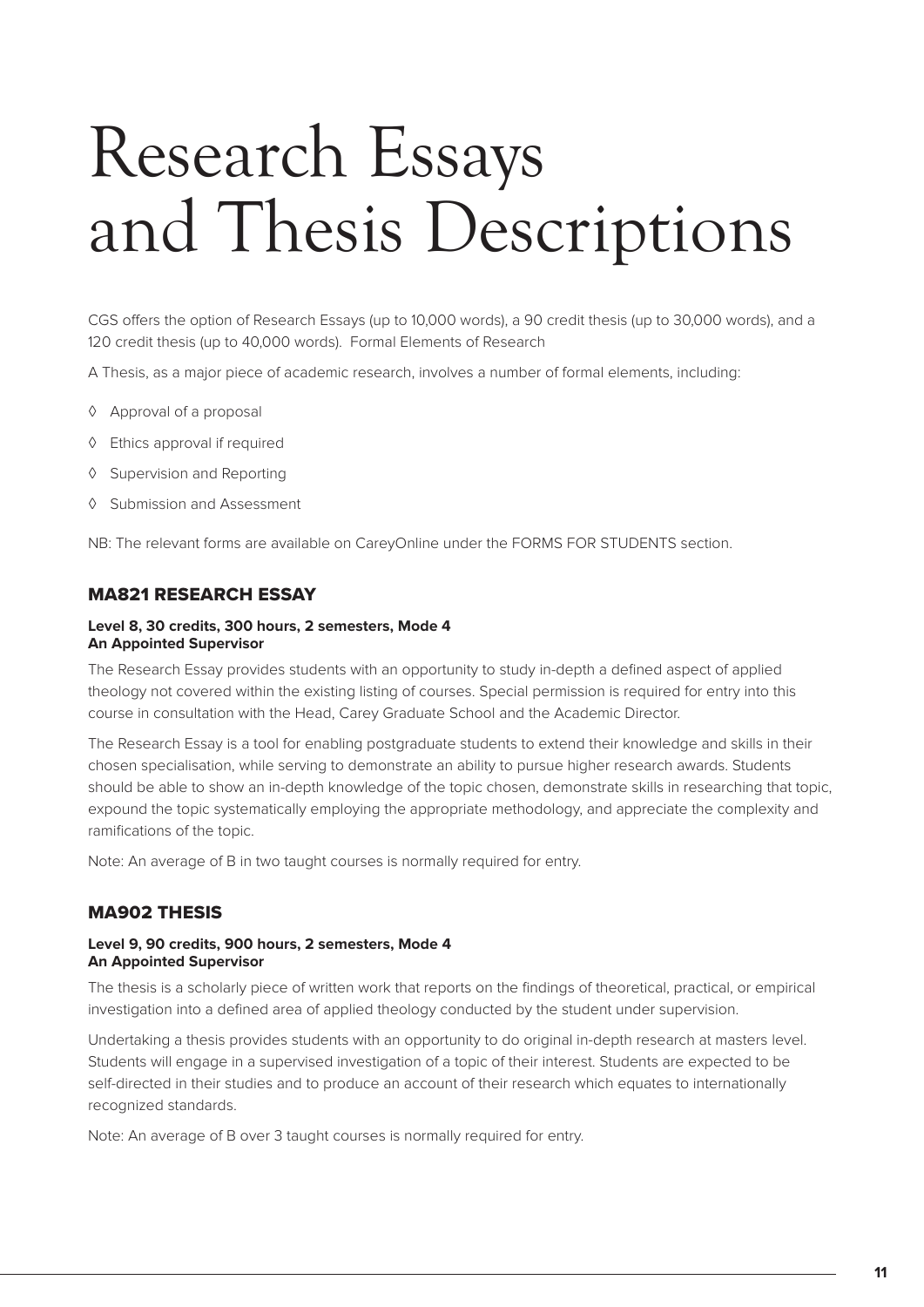### MA903 THESIS

### **Level 9, 120 credits, 1200 hours, 2 semesters, Mode 4 An Appointed Supervisor**

The thesis is a scholarly piece of written work that reports on the findings of theoretical, practical, or empirical investigation into a defined area of applied theology conducted by the student under supervision.

Undertaking a thesis provides students with an opportunity to do original in-depth research at masters level. Students will engage in a supervised investigation of a topic of their interest. Students are expected to be self-directed in their studies and to produce an account of their research which equates to internationally recognized standards.

Note: An average of B over three taught courses is normally required for entry.

### NOTE ON RESEARCH ESSAYS AND THESES

For all research essays and theses a suitable supervisor will be appointed from the CGS faculty, monthly progress reports are required for the Academic Committee, and monthly progress checks are mandatory between the student and supervisor. Research Essays and Theses are required to be submitted within 1 full-time academic year of study if full-time, or within 2 full-time academic years of study if part-time. One extension of up to 6 months can be granted by the Academic Committee if the candidate meets the conditions as stated in the Academic Regulations.

From our experience teaching this programme we highly recommend that students who are not full-time discuss with their leadership teams and/or employers early on how they will both fund the thesis component of their study and how they will manage the time commitments this requires. This may mean negotiating research sabbaticals or some such with your church or employer.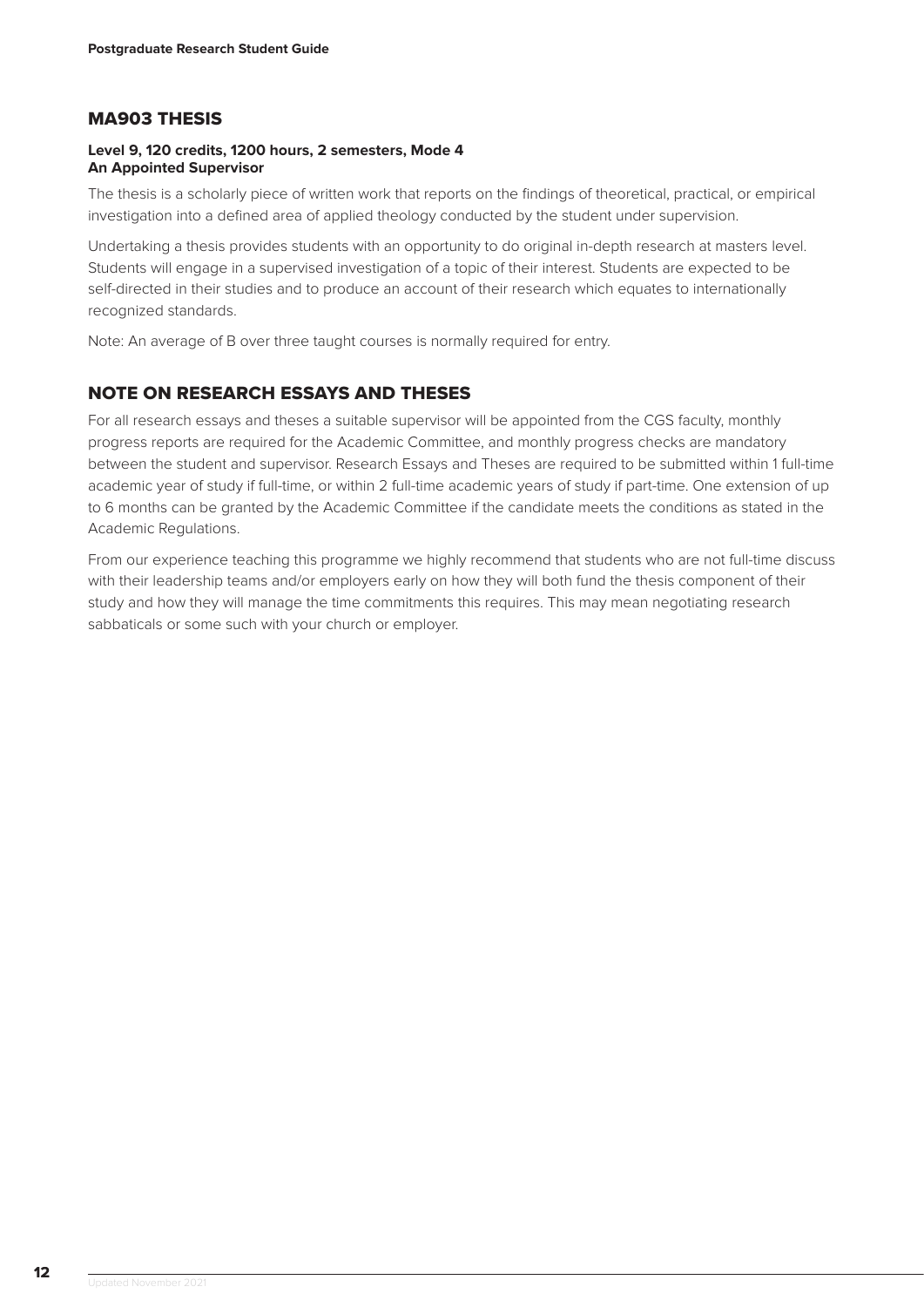# <span id="page-12-0"></span>Thesis Regulations

The Thesis Regulations apply to those enrolled in the Masters of Applied Theology Thesis and should be read in conjunction with all other Regulations.

### **1. THESIS DEFINITION**

- 1.1 A thesis is a scholarly piece of written work carried out under supervision. It should demonstrate advanced research skills and critical interaction with existing academic publications in the topic area.
- 1.2 The work need not present original findings, but it must demonstrate independent research and show a full understanding of the complexity of debate surrounding the topic and be a significant contribution to evaluating the strengths and weaknesses of the existing approaches.
- 1.3 THESIS LEVEL AND LENGTH

In the Carey Master of Applied Theology programme there are two forms of research based theses both at Level 9 on the NZQA Framework, undertaken in the final part of a student's candidature:

- Thesis (90 credits) 25,000-30,000 words including footnotes but excluding Bibliography.
- Thesis (120 credits) 35,000-40,000 words including footnotes but excluding Bibliography.
- 1.4 RESEARCH PROPOSAL APPROVAL

Before commencing work on a thesis, a student is required to:

- Negotiate a topic with a potential Supervisor, in order to construct a research proposal.
- Submit the research proposal along with all appropriate information to the Academic Committee for approval.
- Obtain ethics approval, where appropriate, from the Carey Ethics Committee.
- If students wish to engage in in-depth biblical exegesis in their Thesis they will be required to have the appropriate language skills in either Hebrew or Greek in order for the Thesis proposal to be approved.
- The Academic Committee will only grant approval when satisfied that all the required information has been supplied and the project is in order.

### 1.5 ETHICAL AND RESPONSIBLE RESEARCH PRACTICE

- 1.5.1 All research undertaken while at Carey that involves human participation is required to comply with the highest ethical standards. Therefore, before conducting research approval must be obtained from the Carey Ethics Committee. See the Research Ethics Policy and Guidelines for more information.
- 1.5.2 All research undertaken while at Carey must also adhere to the Code of Conduct for Responsible Practice in Research.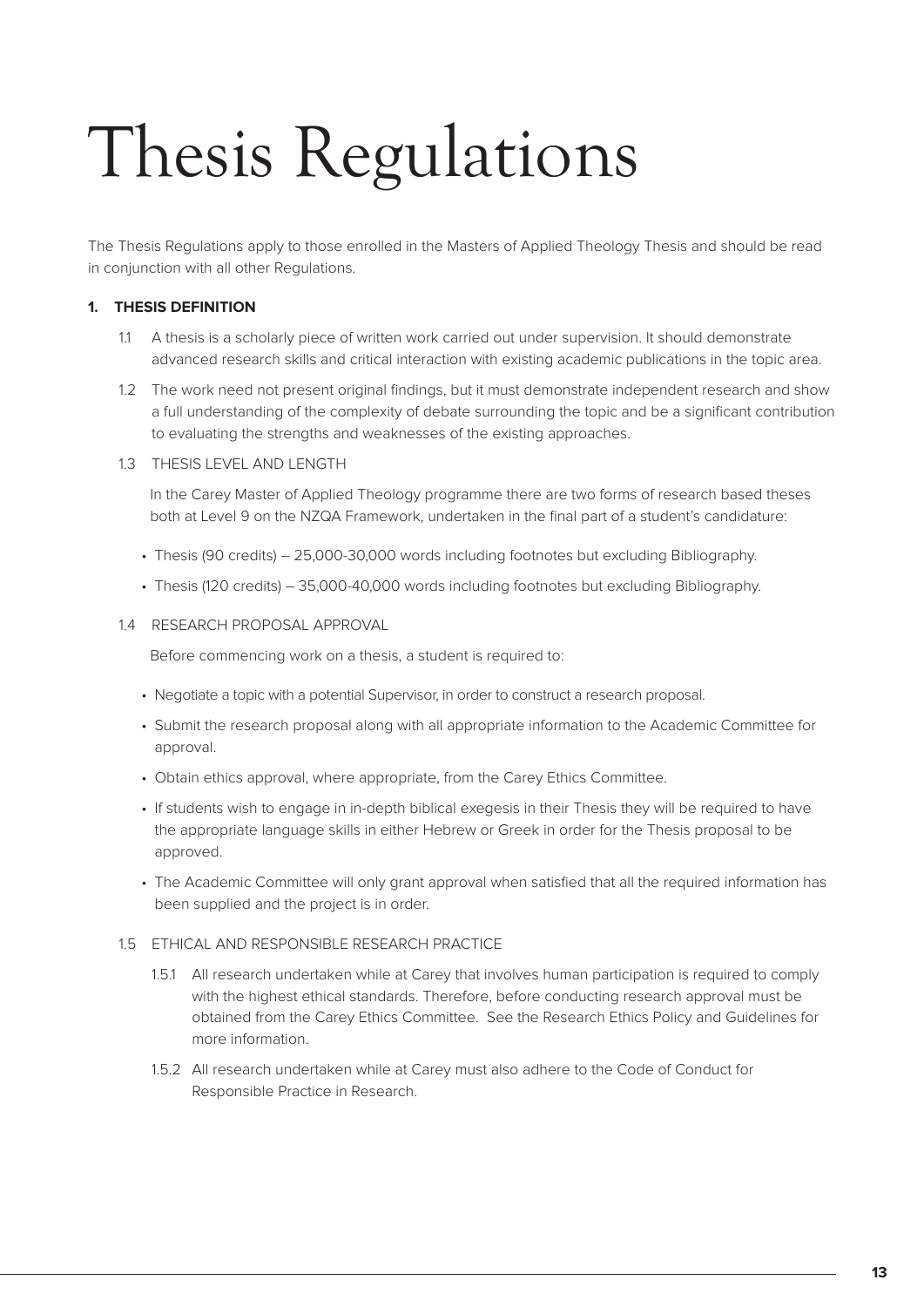### **2. THE APPOINTMENT OF SUPERVISORS**

- 2.1 The Academic Committee will assess the suitability and approve the appointment of supervisors for all theses.
- 2.2 If more than one supervisor is approved for a thesis, the Primary Supervisor will normally be a member of faculty at Carey.
- 2.3 When a supervisor is approved, who is not a member of faculty at Carey, before that supervisor is appointed they will be invited to enter into a formal Supervision Agreement with the students as a party to this agreement.
- 2.4 The Supervision Agreement will outline and clarify the obligations and responsibilities of the parties named in the agreement in relation to the supervision of the thesis; please refer to the Code of Practice for Supervisors of Research for more information.
- 2.5 Normally at least one Supervisor will have previous experience in the supervision of students whom have successfully completed a Postgraduate thesis.

### **3. ALTERNATIVE SUPERVISION**

- 3.1 An appropriately qualified substitute supervisor will be appointed by the Academic Committee
- 3.2 If an appointed Supervisor is absent for an extended period on account of illness, leave, or for any other reason. This will be for the duration of the original Supervisor's absence.
- 3.3 If a student's work is not proceeding satisfactorily for reasons beyond the student's control which are deemed to be due to an ineffective working relationship between the student and their Supervisor.

### **4. ACADEMIC PROGRESS**

- 4.1 Where a student's progress on a thesis is deemed to be unsatisfactory by the Academic Committee, upon written notification by the Supervisor, the Academic Director will notify the student of this in writing and request a written response from the student within a specified timeframe.
- 4.2 If on receipt of the written notification specified above the student does not respond to the Academic Director within the time specified, the Academic Committee will terminate the student's enrolment in the thesis and the student will be deemed to have withdrawn from the programme.
- 4.3 A student whose enrolment has been terminated may appeal against the decision of the Academic Committee in writing to the Academic Director within 14 days of the time the decision was made available to the student, provided that the student is able to show that additional information has become available which was not available, and could not reasonably have been available, to the Academic Committee at the time of the decision to terminate the enrolment.

### **5. LEAVE OF ABSENCE/SUSPENSION OF CANDIDATURE**

- 5.1 Where a student is unable to undertake work on the thesis for an extended period due to illness or other unforeseen circumstances, the Academic Committee may suspend the student's candidature and grant leave of absence for a maximum period of 12 months.
- 5.2 An application for leave of absence/suspension of candidature must be made in writing and submitted with appropriate supporting evidence to the Academic Registrar for consideration by the Academic Committee.
- 5.3 A student who has been granted leave of absence under this section will not normally have access to Carey resources or receive any assistance on the thesis from the Supervisor during the period of absence designated.
- 5.4 Where a student to whom leave of absence has been granted under this section is unable to resume candidature at the end of the specified period and it cannot be anticipated when the candidature would be resumed, the student must give written notice of withdrawal from their candidature to the Academic Registrar. The period of approved leave of absence will not be counted in determining the grade.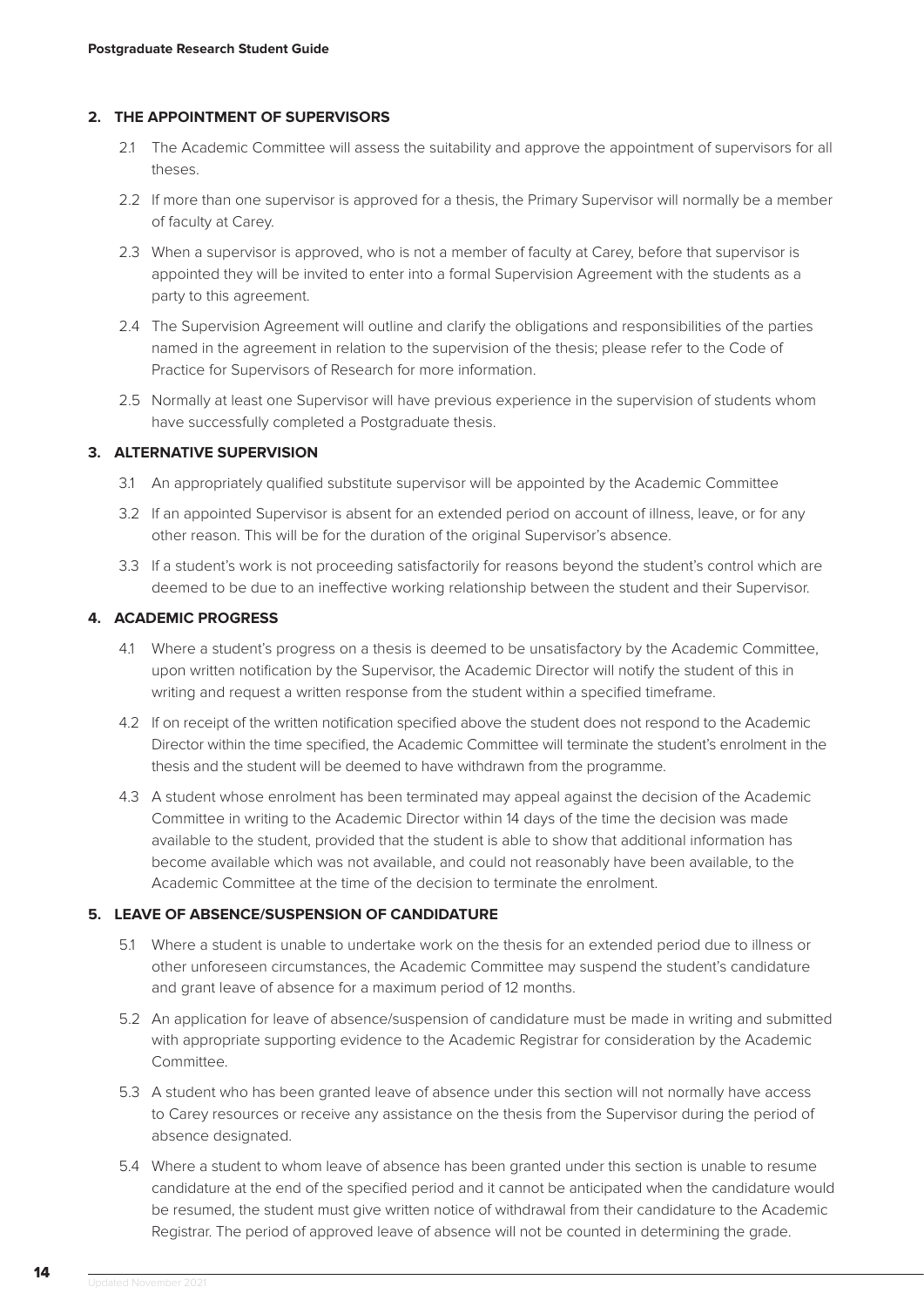### **6. REQUESTS FOR EXTENSIONS**

- 6.1 SHORT EXTENSION
	- 6.1.1 A student may be permitted a short extension to a Thesis submission date at the discretion of the Academic Director. This will be an extension until 31 January of the following year for a Thesis due at the end of Semester 2, or 31 July for a Thesis due at the end of Semester 1. A short extension is not subject to any additional fee.

### 6.2 FORMAL EXTENSION

- 6.2.1 In exceptional circumstances the Academic Committee may grant a formal extension to a Thesis submission date.
- 6.2.2 An application for a formal extension must be approved by the student's Supervisor and include appropriate evidence of satisfactory academic progress to date, as well as ability to submit the thesis within the requested time frame.
- 6.2.3 An application for a formal extension must be submitted at least two months before the original due date of the thesis.
- 6.2.4 If a formal extension is granted their Supervisor will devise a supervision schedule, clearly outlining deadlines for draft chapters and other important milestones. This schedule must be signed by both the Supervisor and student and will be submitted to the Academic Committee for monitoring.
- 6.2.5 If a student fails to meet a deadline or milestone as approved in the supervision schedule, their progress may be deemed to be unsatisfactory, which is grounds for dismissal.
- 6.2.6 Formal extensions can only be granted once and are granted in one month periods up to a maximum of six months.
- 6.2.7 A thesis extension fee will apply, see Fees Regulations and Schedule for further information.

### **7. SUBMISSION PROCEDURE**

7.1 Two soft bound copies of the thesis must be submitted to the Academic Registrar (with the appropriate Coversheet available on CareyOnline), and an electronic copy uploaded to CareyOnline on the due date.

#### **8. EXAMINATION & FINAL GRADES**

- 8.1 The Academic Committee will appoint a minimum of two examiners for each thesis, with at least one being an independent External Examiner who is not a member of staff at Carey and who has not acted previously as the student's Supervisor or Advisor.
- 8.2 In cases where there has been a change in Supervisor due to an ineffective working relationship between the student and the Supervisor, the former Supervisor shall not be appointed as an Examiner.
- 8.3 The External Examiner shall be appointed on the basis of experience in research or independent scholarship and practice in the general area of the thesis.
- 8.4 Each Examiner shall read and examine the thesis and present an independent written report to the Academic Committee. In completing their report each Examiner will consider whether the work satisfies requirements of the degree and make an appropriate recommendation, including a recommended grade, in accordance with the Grading System in the Assessment Regulations.
- 8.5 Where appropriate the Examiners may recommend:
	- That the thesis be passed with a recommended grade.
	- That the thesis be passed with a recommended grade provided that the editorial corrections in the Examiners' Reports are completed to the satisfaction of the student's supervisor.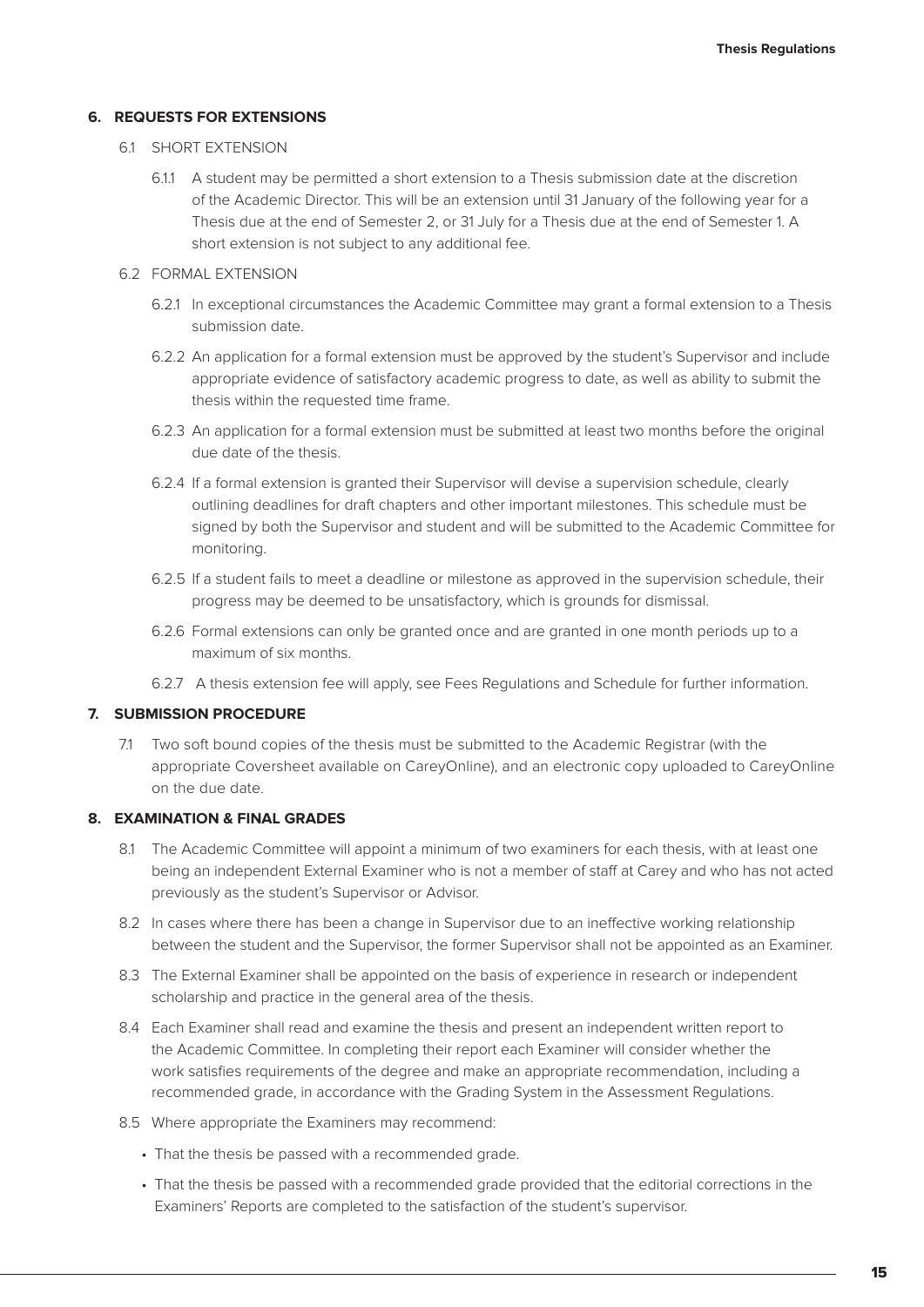- That the thesis NOT be passed but the student be given opportunity for the thesis to be rewritten and resubmitted for examination on a pass/fail basis.
- That the thesis be failed with no opportunity for resubmission.
- 8.6 The Academic Committee will determine the final grade for a Thesis based on the recommendations of the Thesis Sub-Committee.
- 8.7 If the recommendations of the Examiners are not unanimous the Academic Committee will consult with the students Supervisor(s) and may:
- 8.8 Seek to negotiate consensus, if the difference between recommended grades is two points or less.
- 8.9 Accept the recommendation of the External Examiner, except in instances when the difference between recommended grades includes a failing grade.
- 8.10 Recommend the appointment of an additional External Examiner to act as moderator.

### **9. RESUBMISSION**

- 9.1 If a student's thesis should receive a failing grade the student may, at the recommendation of the Examiners and the discretion of the Academic Committee, revise and resubmit the thesis. However, please note that theses may only be submitted for re-examination once.
- 9.2 Further a resubmitted thesis may only be awarded a C, D, or E Grade.
- 9.3 A resubmission fee will apply, see Fees Regulations and Schedule for further information.

### **10. EXAMINATION APPEAL**

- 10.1 A student may appeal against the first examination of their thesis and request a review of the examiner's recommendations. Please note that this appeal must be submitted in writing to the Academic Registrar within one month of the date that the student received notification of their results.
- 10.2 The Academic Registrar will then refer the appeal to the Academic Committee normally within one month of its receipt. The Academic Committee will then establish a Special Review Committee, comprising of at least two members whom have previous experience in supervising and examining Theses and who have had no prior involvement with the lodging of the student's appeal.
- 10.3 If the Special Review Committee determines that the student has appropriate grounds for the appeal, they may recommend either that the examiners be asked to review their decision or that new examiners be appointed.

For further information, see the Student Complaints & Appeals Policy and Procedure.

### **11. PRIVACY PROVISIONS FOR PSEUDONYMOUS STATUS**

11.1 Where, for reasons of sensitivity, a student needs to have a level of anonymity in relation to the public dissemination of their Thesis or research essay, a formal application should be made in writing to the Academic Director for Pseudonymous Status prior to the submission of the Thesis or research essay; please refer to the Privacy and Data Collection Policy for more information.

### **12. AWARD**

12.1 The Master of Applied Theology may be awarded with a Merit where a GPA of B+ is achieved, or with Distinction where a GPA of A- or better is achieved.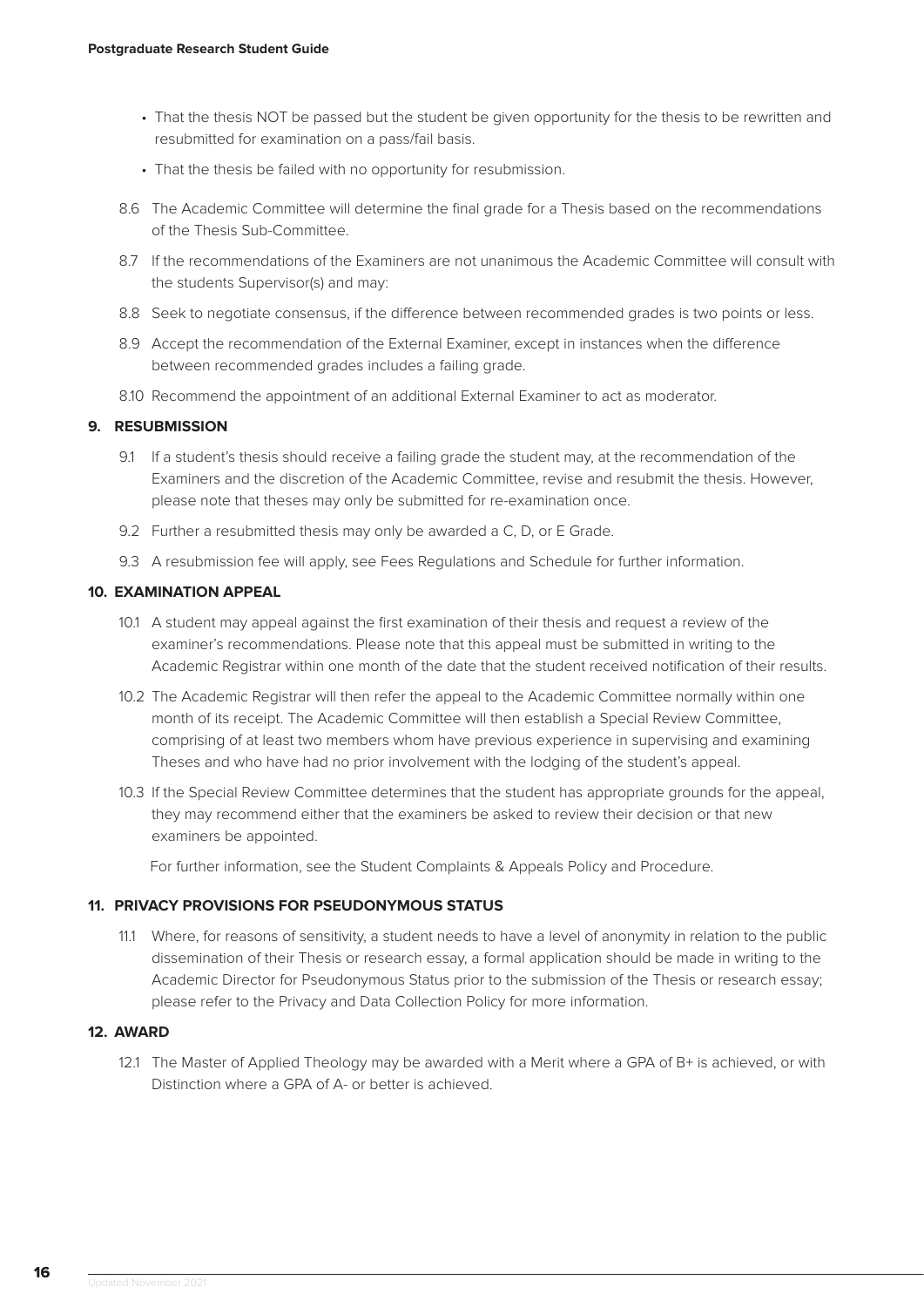### THESIS TIMELINES: MA901 / MA902 THESIS

| <b>DATE</b>                                | (NB: Dates are only indicative. Actual dates will be confirmed by your supervisor)                                                                                                                                            |
|--------------------------------------------|-------------------------------------------------------------------------------------------------------------------------------------------------------------------------------------------------------------------------------|
| By early December<br>of the preceding year | • Preliminary discussion with Carey (Head of Graduate School, Academic<br>Director or Academic Registrar) signalling an intention to enrol in a Thesis in<br>the following academic year, and indicating a likely topic area. |
| December of the<br>preceding year          | • Allocation of potential supervisor (Carey)<br>• Initiate preliminary contact and discussion with potential supervisor (Student)                                                                                             |
| Late February/early<br>March               | • Submit Thesis proposal (MA1) to Academic Registrar along with:<br>• MA3 Supervision Agreement<br>• RE1 Research Ethics Application (if appropriate)                                                                         |
| March / April                              | • Address any concerns / requirements in the Thesis Proposal from the Thesis<br><b>Approvals Committee</b>                                                                                                                    |
| <b>End April</b>                           | • Last date for approval of Thesis Proposal                                                                                                                                                                                   |
| End June (and)<br><b>End November</b>      | • Six monthly Progress Report MA4 due                                                                                                                                                                                         |
| <b>Mid November</b>                        | • Thesis Submission target date<br>• NB Formal Extensions can only granted by the Academic Committee upon<br>application by the student with the support of the Supervisor at least 2<br>months before the Due Date.          |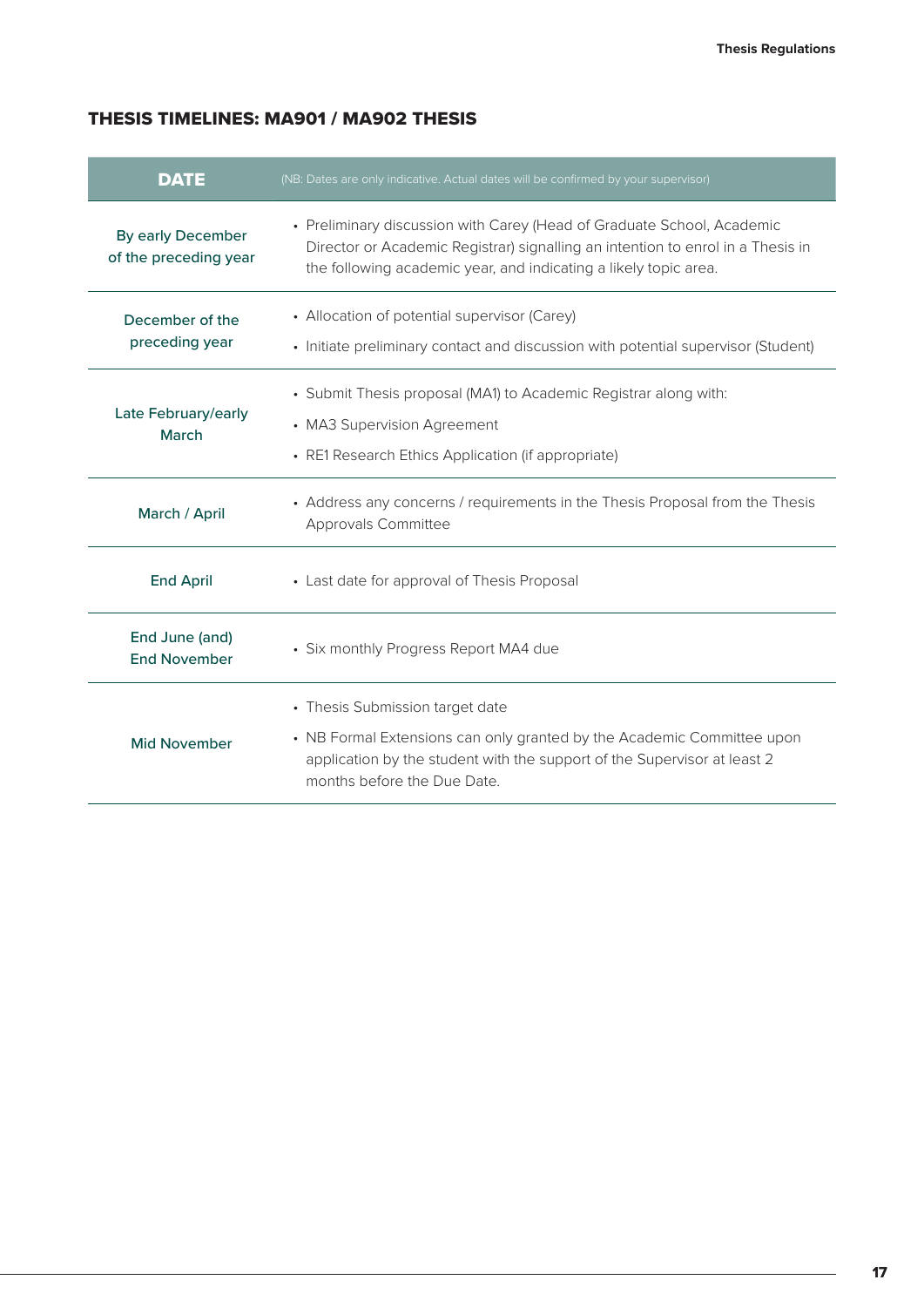# <span id="page-17-0"></span>Policies, Procedures and Guidelines

## Assessment Regulations

### **1. RESEARCH ETHICS**

1.1 Any assessment or research project undertaken by a student involving, or directly affecting living persons must be conducted with due regard to ethical issues and comply with the requirements of the Research Ethics Policy.

### **2. USE OF TE REO MĀORI IN ASSESSMENTS**

2.1 Carey recognises Māori as an official language of New Zealand and as a tāonga for all New Zealanders protected under the articles of the Treaty of Waitangi. Therefore, Carey upholds the right of students to use Te Reo Māori as the language of assessment in its academic programmes. If a student wishes to use Te Reo Māori in their assessment they must contact the Academic Director within two weeks of the commencement of the semester in which the assessment is due. Please note that a longer period of notice or a limitation on the use of Te Reo Māori may be necessary when oral work involves interaction with other students; see the Policy and Procedure for use of Te Reo Māori in Assessments for more information.

### **3. PROCEDURE FOR MODERATING AND ADJUDICATING FINAL GRADE FOR THESIS**

If the final grades from external examiners vary by more than two grade points, the thesis may be send for adjudication by a third party. This will be overseen by the Thesis committee, and the process will be guided by these steps:

- 3.1 Examiners send in their reports with recommended grades
- 3.2 The Thesis Committee will read the examiner reports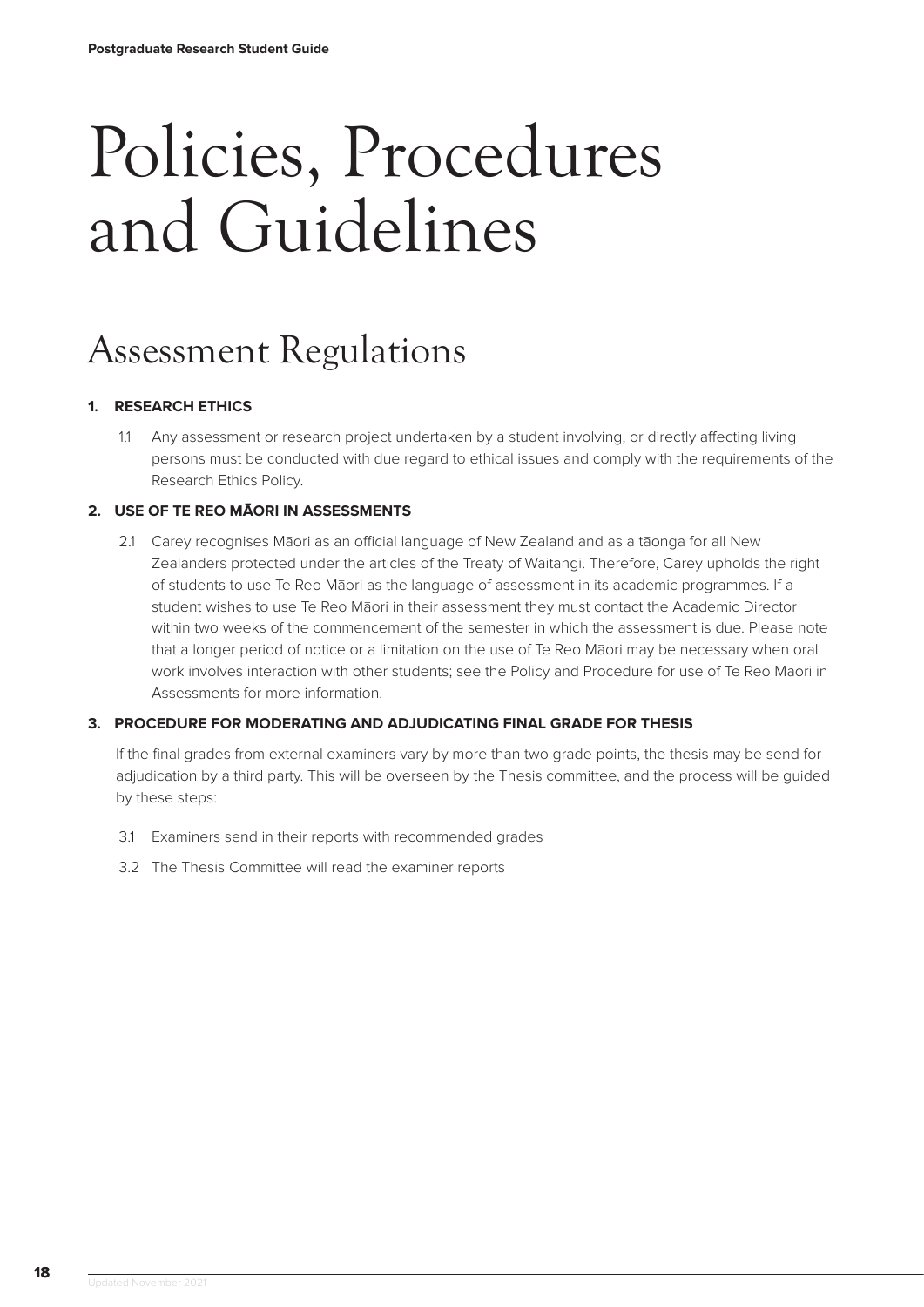- 3.3 Where there is a significant difference between recommended grades, the Thesis Committee will
	- 3.3.1 Ask the external examiners to read the report of the other examiner.

On the basis of that other report they will be asked if they deem it appropriate to revise their grade recommendation. If the outcome of this step is that they are willing to agree closely on a grade, that grade is recommended to the academic committee.

3.3.2 If the examiners still do not agree, an independent moderator may be appointed.

The role of the moderator is not to re-examine the thesis but to read the two reports and give an opinion on an appropriate grade, based on the examiners' reports (evaluating whether the grade each recommends corresponds to their assessment of the thesis in their written report; considering whether the weighting given by examiners to particular criteria is fair, and accords with the criteria the student was working to).

- 3.3.3 If the moderator's report does not resolve the issue to the satisfaction of the Thesis Committee, a further option available is to appoint a third examiner who is not moderating the previous examiner's' reports but is examining a "clean" copy independently. The Thesis Committee will use all three reports and recommendations from which to determine a grade.
- 3.4 Once the Thesis Committee has agreed on a final grade, that is recommended to the Academic Committee for approval.
- 3.5 The Academic Committee will discuss and approve, or ask the Thesis Committee for further clarification before approving a final grade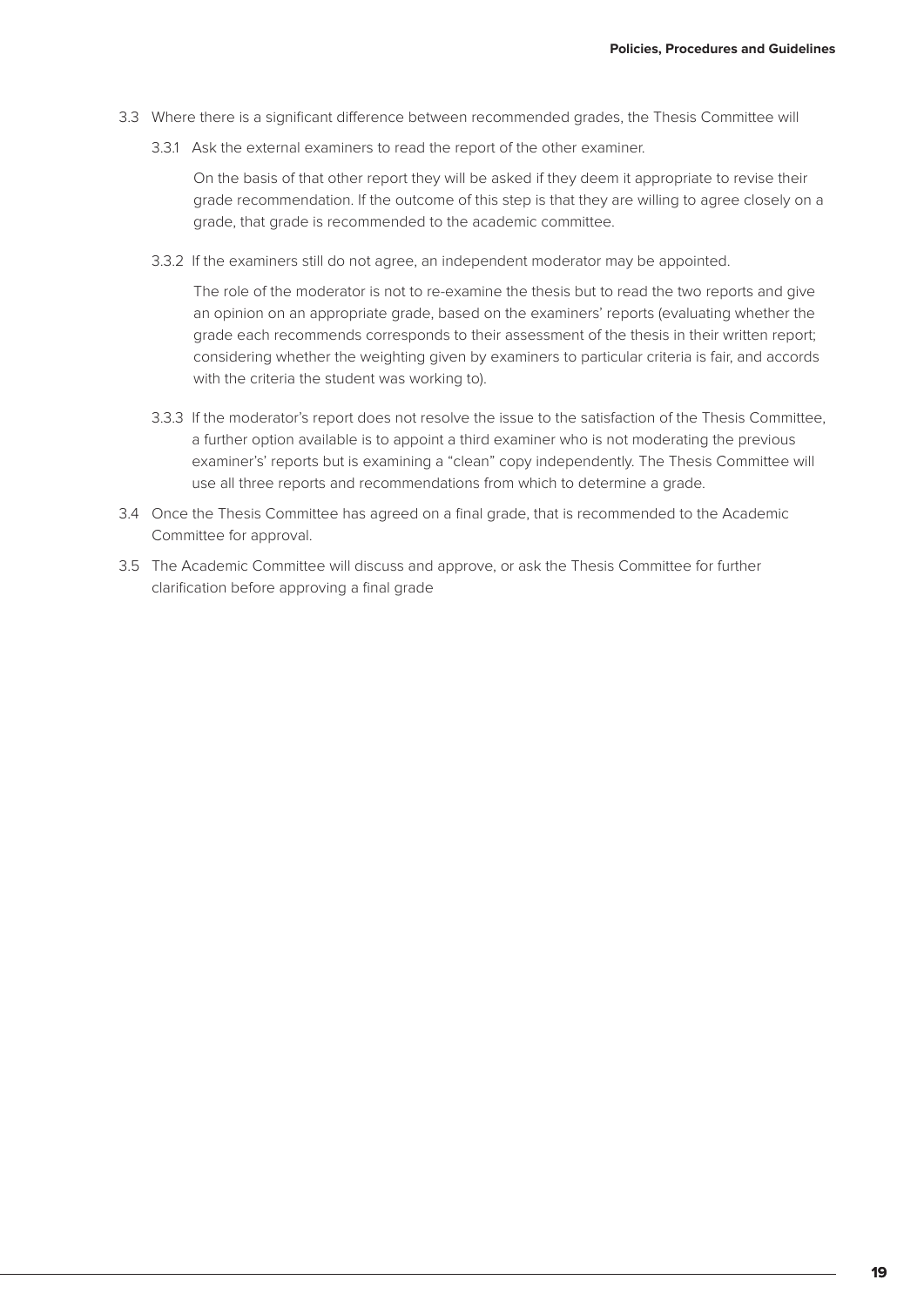### <span id="page-19-0"></span>Carey Gender-Neutral Language in Academic Writing Policy

### INTRODUCTION

It is expected that all student work submitted for assessment at Carey Baptist College, "Carey" will pay attention to the need for gender-neutral language, and avoid terms and pronouns that are non-inclusive, unless the context so requires.

### APPLICATION

All Carey staff and students.

### PURPOSE

Language constantly changes over time and one of the changes that academic (and also non-academic) English has gone through in recent years is a shift to the use of 'gender-neutral' language. Today writers make an effort to be gender-neutral, non-sexist and thereby inclusive in their writing.

### POLICY & PROCEDURE

As careful writers, at Carey we avoid language that would universalise one part of humanity to the exclusion of others: for example, avoiding the use of "man" or "men" when we mean "human being(s)," "humankind," or "people". In all such cases, as a matter of courtesy, we will search for alternative words that are inclusive or gender neutral. There are no simple formulae for inclusive language, but a basic 'rule of thumb' suggests that it is wise to avoid distracting our readers with either a gender specific term that may be offensive or an awkward inclusive phrase such as "him or her" or "she/he".

We recognize that some Bible translations, such as the NASB, ESV, for example, follow more closely the source languages (Hebrew, Aramaic, Greek) and therefore do not reflect gender-neutral language as we expect it today. Nevertheless, these translations are valuable for close textual study and are acceptable to use and cite in academic writing.

However, when students use their own words explaining the biblical text in academic writing, we expect gender inclusive language to be used when the context implies the inclusion of both men and women. For example, unless directly citing the translation, students are expected to use "humankind" or similar even if the translation specifies "mankind." (This does not mean that we expect changes to be made when a "man" or "woman", "husband" or "wife" is actually specified in the text.) With reference to God, the language of "Father" and "Son" is acceptable and so are personal pronouns "he," "him," and "his."

Use of non-inclusive language in any assessment item will be highlighted and taken into account in the allocation of marks for presentation and style. In instances of serious and frequent use of non-inclusive language, the assessment item will be returned to the student for the language to be addressed and then resubmitted for marking.

### GENERAL EXAMPLES

### Avoiding the use of "he or she" or "s/he"

Use 'they' instead of 'he' or 'she' (if the use of the plural would work in the context), e.g. "Each student was asked whether s/he would take part in the survey." This could be rephrased as: "Students were asked whether they would take part in the survey."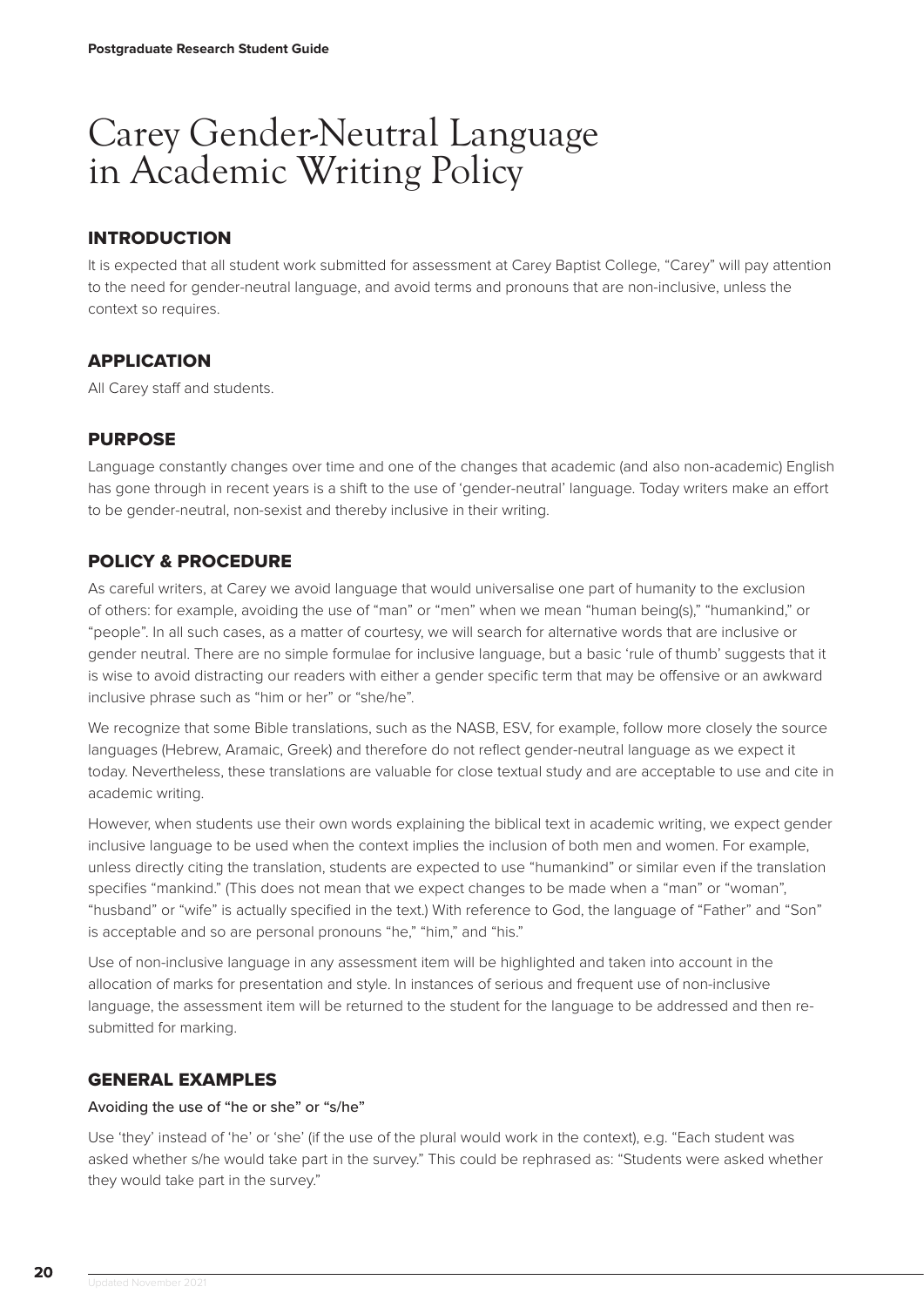Change the sentence around to avoid the need to state a gender, e.g. "Each student should be given an opportunity to decide for him/herself". This could be rewritten as: "Opportunity should be given to each student to make that decision."

Where it becomes complicated or artificial to do this, it is acceptable to alternate the use of genders, for example throughout a list, or chapter by chapter.

### Gendered Nouns

Gender is implicit in many nouns – for example "mankind", "chairman". There are always alternative words or expressions that can be used. Some simple examples are given below. More extensive lists of suggestions are available.

Examples:

| man in the street | people in general, people          |
|-------------------|------------------------------------|
| manpower          | workforce, labour force, employees |
| cameraman         | camera operator                    |
| forefathers       | ancestors                          |
| man-made          | artificial, synthetic              |

### **DEFINITIONS**

The following definitions apply to this policy:

*Staff* means Carey staff *Student* means Carey students *Carey* means Carey Baptist College

### KEY RELEVANT DOCUMENTS

Include the following: UNESCO Guidelines on Gender-Neutral Language, Third Edition 1999 (pages 7–15). *Review Date:* June 2021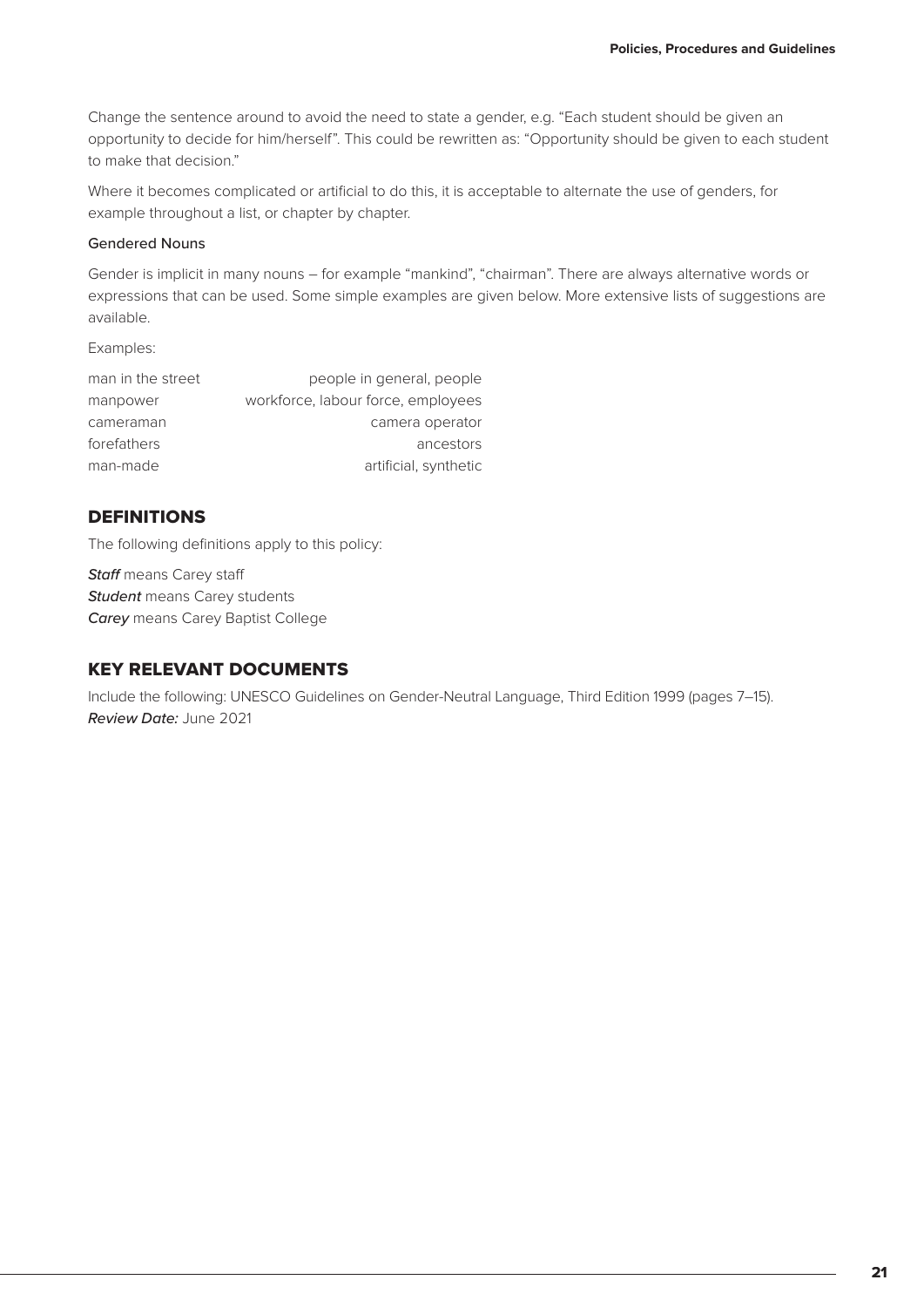### <span id="page-21-0"></span>Carey Responsible Practice in Research Code of Conduct

### INTRODUCTION

This Code of Conduct is to ensure that the highest standards of professional conduct are maintained when undertaking research associated with Carey.

### APPLICATION

This policy applies to all research staff and research students.

### **PURPOSE**

This Code of Conduct is designed to ensure that researchers associated with Carey Baptist College, whether as staff or students, maintain the highest standards of professional conduct when undertaking any form of research through adherence to key principles and responsibilities.

### POLICY & PROCEDURE

It is expected that all research associated with Carey Baptist College will be undertaken:

- ◊ with commitment to the highest standards of professional conduct
- ◊ with honesty and integrity
- ◊ employing appropriate research methodology
- ◊ in accordance with ethical guidelines
- ◊ with appropriate records being maintained.

Anyone associated with Carey Baptist College undertaking research (whether as an enrolled student or as a member of Carey staff) will adhere to the following:

**Integrity**. Researchers will take full responsibility for the integrity of their research including:

- obtaining and presenting facts and interpretations in an objective and open manner
- being fair and unbiased in all aspects of their research and application
- honestly representing their goals and intentions to any participant in the research process
- fairly and fully presenting their results without falsification
- not plagiarising, or condoning the plagiarism of, the works of others
- correctly acknowledging the work of others
- complying with all legal requirements

*Policies and Guidelines.* Researchers will adhere to all policies and guidelines of Carey in relation to research, including the Research Ethics Policy.

*Research Methodology.* All research undertaken must employ appropriate research methods, and findings must be fully and objectively reported, with conclusions based on critical analysis of the findings.

*Research Records.* Researchers will maintain clear and accurate records of the research undertaken to enable verification of their work by others and support claims for protection of intellectual property.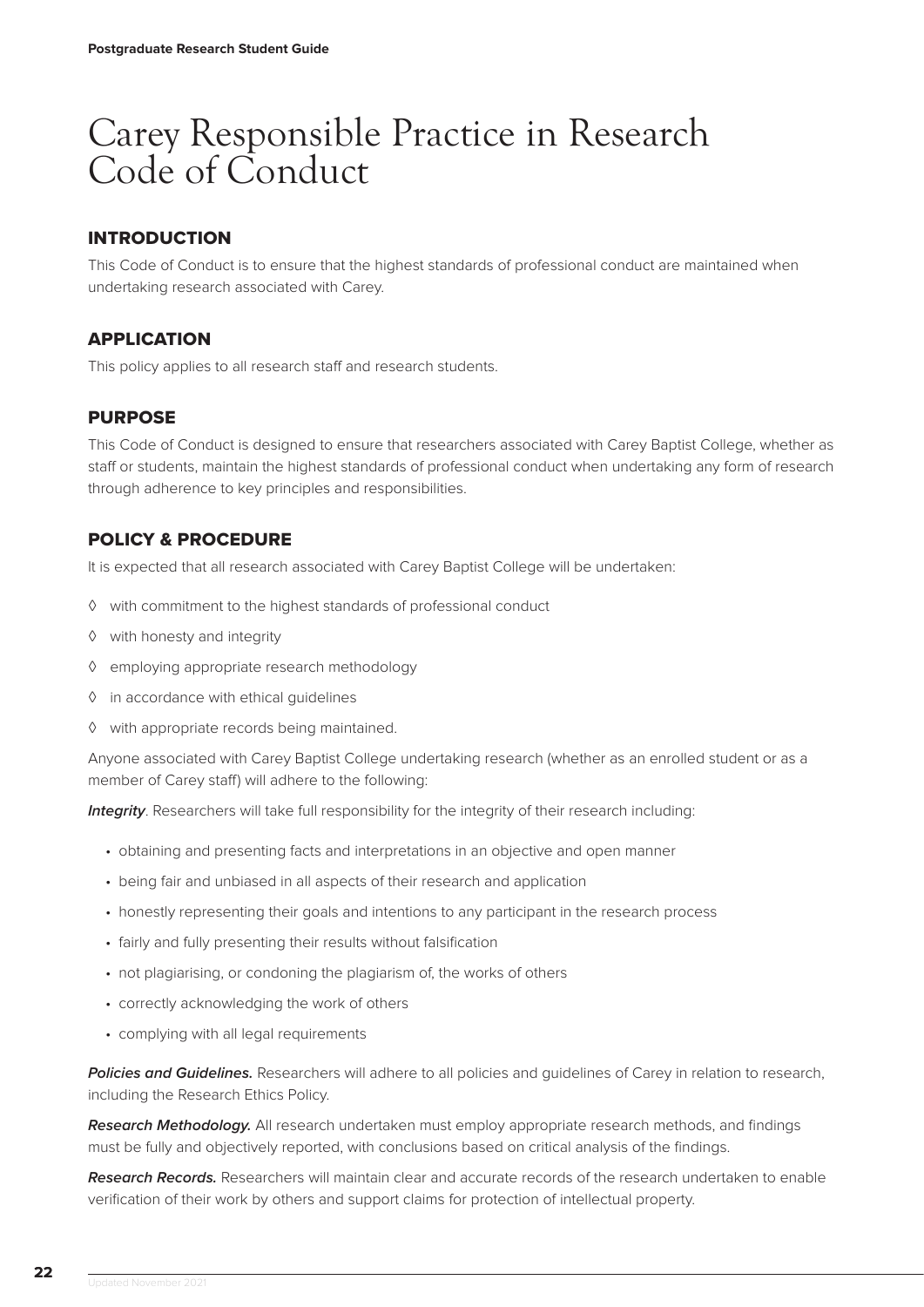- Original research data should be kept for a minimum of six years from completion of the research and should be stored in a safe and secure location (whether stored physically or electronically).
- The risks and issues associated with retention of data in "the Cloud" must be specifically addressed where issues of confidentiality in relation to participants arises
- Any data to be destroyed must be destroyed securely.
- All data collected by staff in the course of their employment remain the property of Carey Baptist College, except where a specific contract provides otherwise
- Any data of a confidential nature obtained in the process of research must not be used for the researcher's personal advantage, or the advantage of any third party.
- The provisions of the Privacy Act 1993, and in particular the twelve privacy principles, must be observed in relation to the gathering of any personal information.

**Peer Review.** Researchers will participate in peer review processes where these are deemed appropriate by Carey, including contributing to the peer review of the work of others.

*Conflict of Interest.* Any potential conflict of interest that could compromise the trustworthiness of the research must be disclosed as soon as that conflict of interest is recognised. In cases where a conflict of interest arises, researchers will cooperate in the management of any such conflict.

*Collaboration.* Where any research involves collaboration with other individuals or institutions in the conduct of that research, researchers must specifically consider and agree on any issues raised by the collaboration, in particular in relation to intellectual property, confidentiality, and managing data, findings and conflicts of interest.

*Te Tiriti o Waitangi.* All research will be conducted acknowledging, and in accordance with the principles of Te Tiriti o Waitangi.

### DEFINITIONS

The following definitions apply to this policy:

*Staff* means Carey staff **Student** means Carey students *Carey* means Carey Baptist College

### KEY RELEVANT DOCUMENTS

Include the following: Carey Supervisors of Research Code of Practice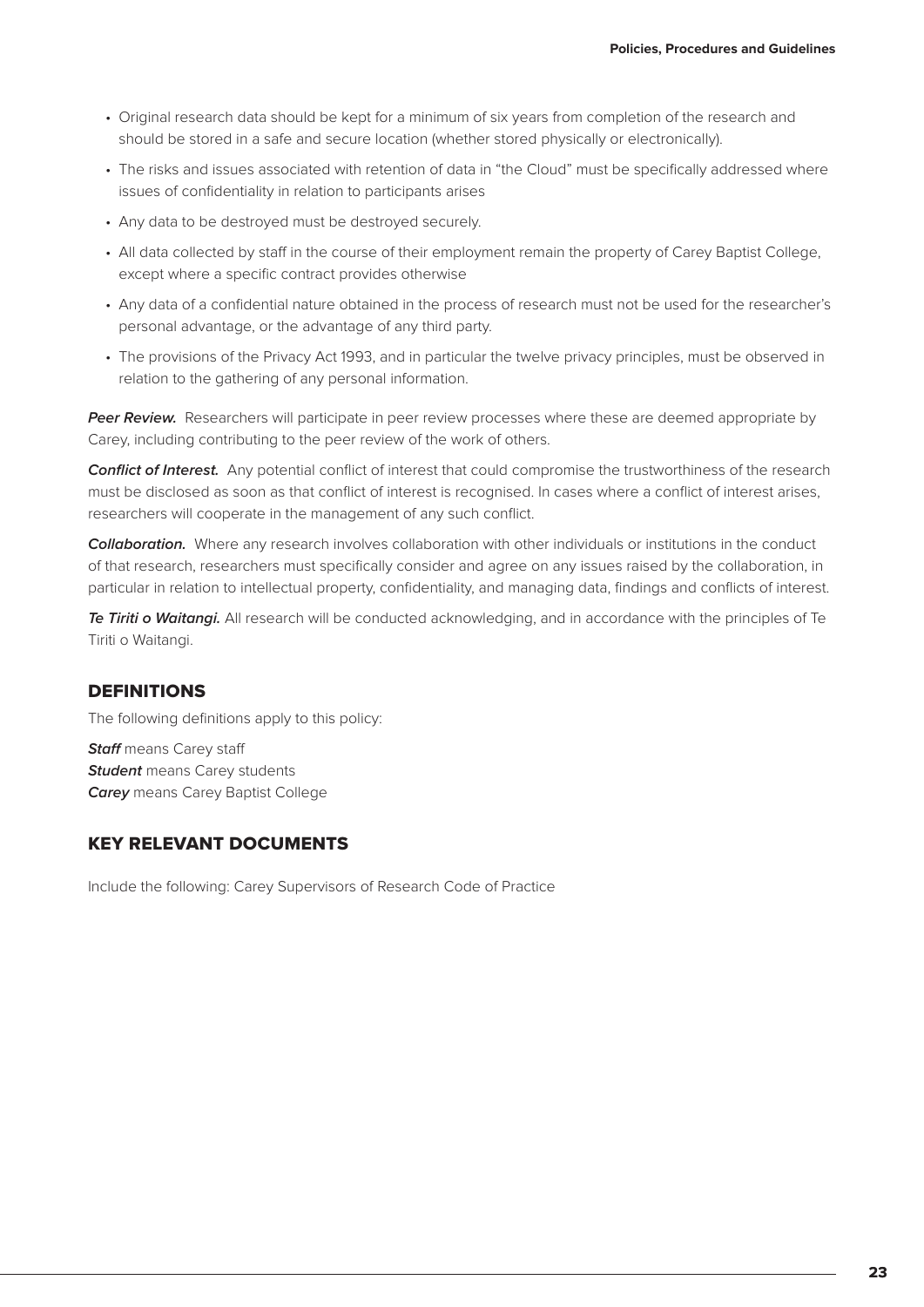## <span id="page-23-0"></span>Carey Research Ethics Policy & Guidelines

### INTRODUCTION

Research is integral to Carey in its role as a degree awarding institution. Research informs the practice of faculty members, as well as forming a focus for student learning through research based assessment. Carey wants to promote research excellence, and recognises that so it must also ensure the protection of the privacy, safety, and welfare of human participants.

### APPLICATION

The below conduct regulations and their associated policies apply to all students and members of staff.

### PURPOSE

Carey is committed to ensuring a high level of ethical research, and uses the below principles in its decision making in order to enable this to happen.

### **POLICY**

### **KEY PRINCIPLES**

- ◊ Informed and voluntary consent
- ◊ Respect for rights of privacy and confidentiality
- ◊ Minimisation of risk
- ◊ Truthfulness, including limitation of deception
- ◊ Social and cultural sensitivity, including commitment to the principles of the Treaty of Waitangi
- ◊ Research adequacy
- ◊ Avoidance of conflict of interest

### **OTHER RELEVANT PRINCIPLES**

- ◊ Respect for potential vulnerability of participants
- ◊ Respect for property (including Carey property and intellectual property rights)

### INFORMED AND VOLUNTARY CONSENT

The participation of any person in any research project undertaken must be voluntary, and must be based on a clear understanding of what their participation will involve. All information that is provided to intended participants must be written using clear and appropriate language. In particular, intended participants must be advised of:

- ◊ the names of all the people undertaking the research project
- ◊ the procedures they will be asked to agree to participate in, (e.g. interviews, focus groups)
- ◊ the purpose of the research project and how the eventual information will be used (e.g. thesis, publication)
- ◊ their rights to withdraw from the process, and specifying at what point in the research process it is no longer possible to withdraw participation (for example, once data analysis has started)
- ◊ confidentiality, and how confidentiality will be maintained and their anonymity protected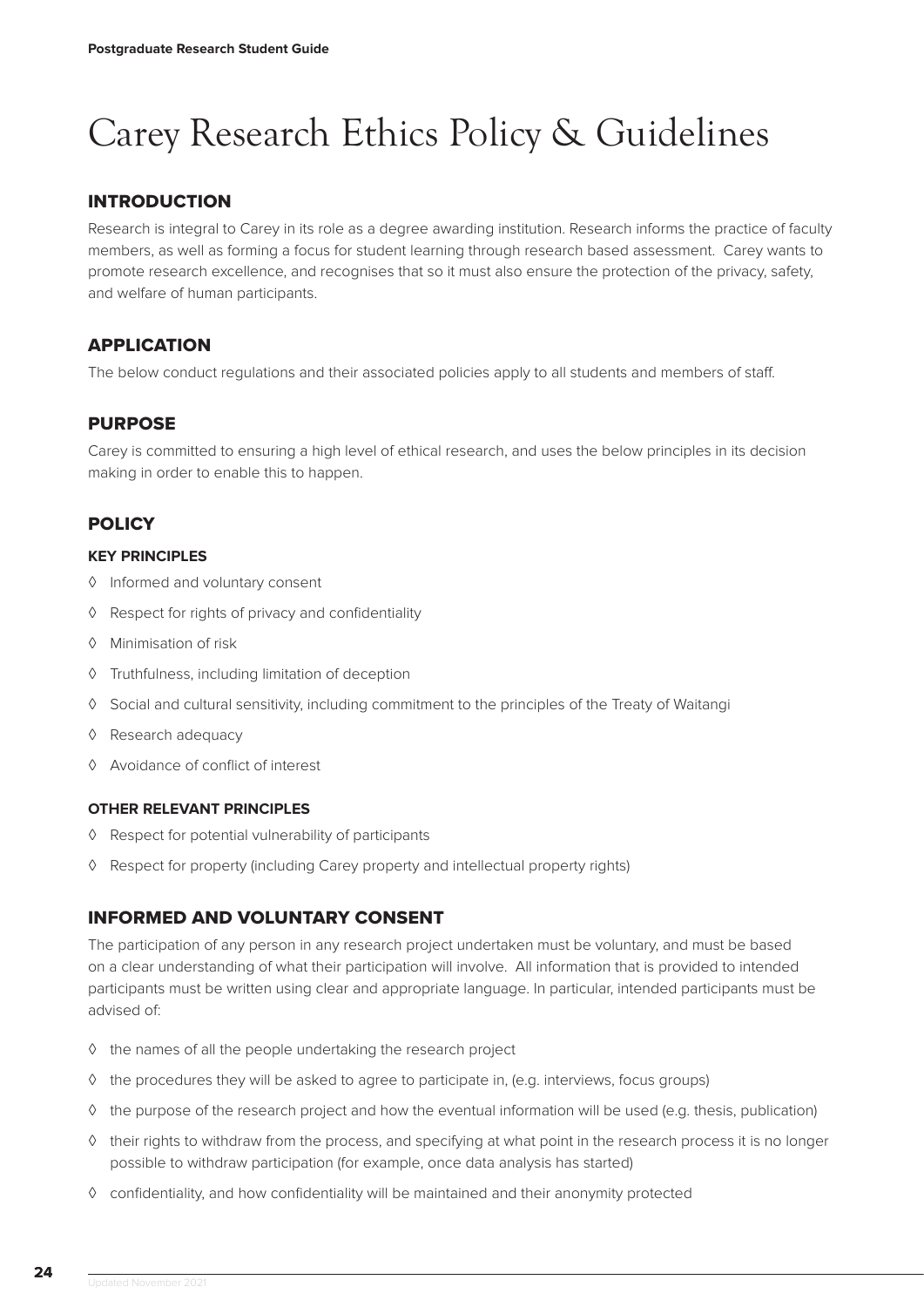◊ what will happen to the data once the research is completed

Where research involves Māori participation, the consent of collective groups may also be necessary.

#### **RESPECT FOR RIGHTS OF PRIVACY AND CONFIDENTIALITY**

Preservation of the privacy and confidentiality of participants is paramount. Applications for ethics approval must identify:

- ◊ Procedures for the protection of the identity of participants where appropriate
- ◊ Procedures for keeping information relating to the research confidential
- ◊ Procedures for the storage of consent forms from participants
- ◊ Procedures for ensuring the confidentiality of private or personal information in respect of participants which is not directly related to the research but which may emerge in the course of the research
- ◊ (where Māori are involved) the collective ownership of information must be acknowledged.

### **MINIMISATION OF RISK**

In order to minimise any risks (e.g. psychological, physical or social) that may impact participants, researchers must ensure that all such risks are identified and disclosed.

### **TRUTHFULNESS, INCLUDING LIMITATION OF DECEPTION**

The principle of informed consent must prevail; however, in very limited circumstances a researcher may seek to justify a less than full disclosure (where, for example, it is felt that full information about the nature or purpose of the research should be withheld from a participant). In these circumstances, full disclosure must be made in the application for ethics approval.

### **SOCIAL AND CULTURAL SENSITIVITY**

All research must be carried out:

- ◊ ensuring that culturally appropriate consultation and research processes are followed.
- ◊ in a way that is sensitive to the participants. Researchers will ensure that they acknowledge and respect all cultural beliefs and practices of participants, in conducting the research.
- ◊ demonstrating commitment to the Treaty of Waitangi as outlined below.

### **TREATY OF WAITANGI**

Researchers must consider carefully their research protocol where Māori are involved as participants, or where the project is relevant to Māori, taking full account of the principles of protection, participation and partnership embedded in the Treaty of Waitangi, through:

- ◊ working together with iwi, hapu, whānau and Māori communities to ensure Māori individual and collective rights are respected and protected.
- ◊ Involving Māori in the design, governance, management, implementation and analysis of research, especially research involving Māori.
- ◊ protecting Māori individual and collective rights, Māori data, Māori culture, cultural concepts, values, norms, practices and language in the research process.

Research participants must be offered the choice of responding in either Māori or English. Where researchers are not fluent in Te reo Māori, appropriate arrangements should be made to enable participants to communicate in Māori.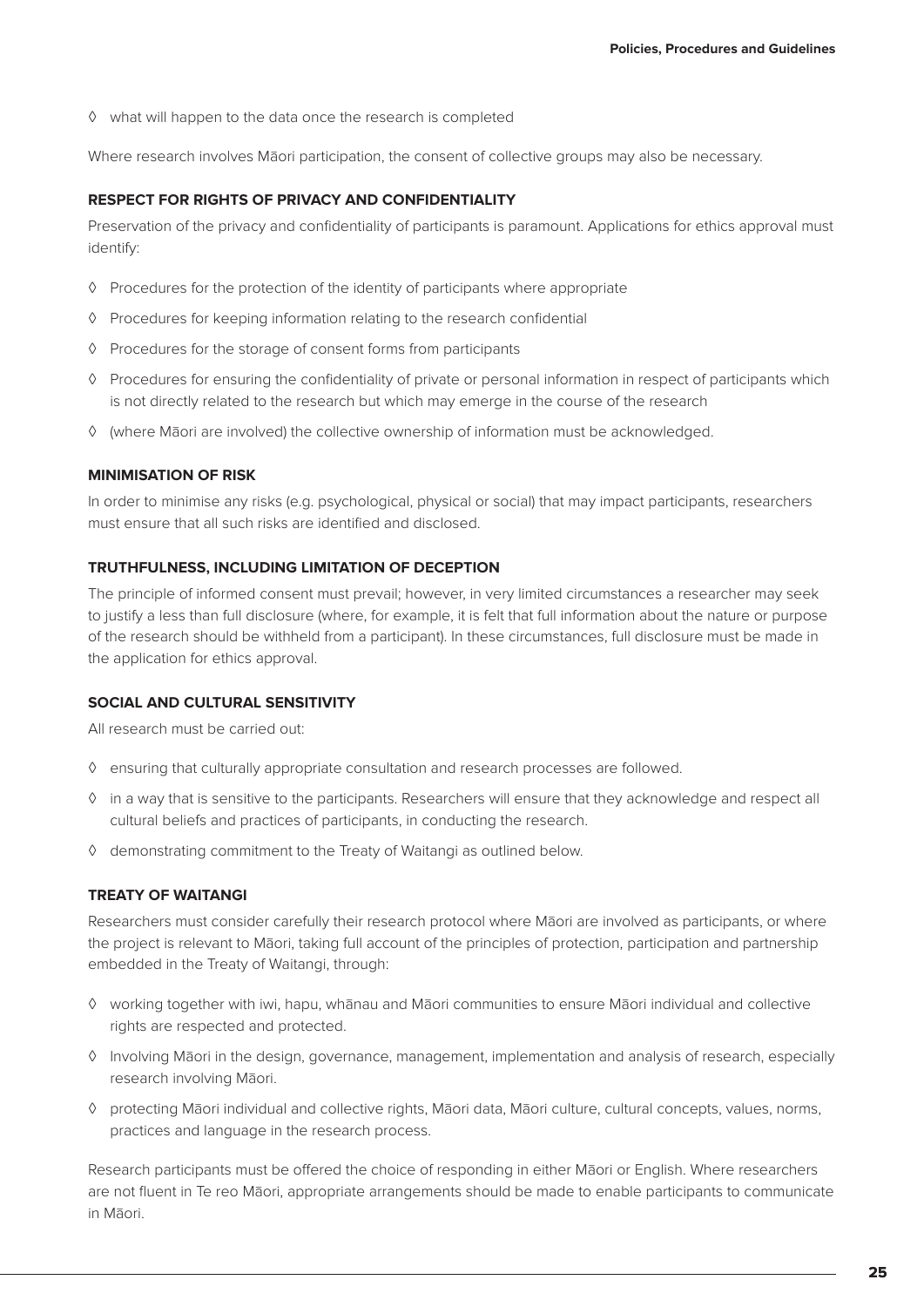Researchers must respect Māori cultural concepts, including Māori perspectives of health and well-being (e.g. te taha tinana - the physical element, te taha wairua - the spiritual element, te taha hinengaro - the emotional and psychological elements, and te taha whānau - the family and community elements).

Consideration will be given in the ethical approval process to whether Māori ethical perspectives need to be taken into account in order to ensure Māori participants, tikanga, and cultural concepts are protected (for example when the proposed research would normally require observance of tikanga Māori).

### **RESEARCH ADEQUACY**

In order to ensure research adequacy, each project must have clearly defined goals, must be designed in such a way that it can meet those goals, and must have the potential to contribute to the advancement of knowledge. In addition, where appropriate, kaupapa Māori and Māori-focused methodologies must be acknowledged.

### **CONFLICT OF INTEREST**

It is the responsibility of the researcher to identify and address any potential conflict of interest that may arise for them in relation to the proposed research and to any participant.

### GUIDELINES

All research by faculty and students which will involve gaining non-public information about live human subjects, or which is likely to affect living persons through its findings, must be approved by the Research Ethics Committee before the research is commenced.

Applications for ethical approval must be on the prescribed form, obtained from the Academic Registrar, and be submitted to the Academic Director at least 2 weeks before the proposed date of commencement of the research.

The Research Ethics Committee, a sub-committee of the Academic Committee, will scrutinise the Application for Ethical Approval and reach a decision to grant or decline ethical approval. The Research Ethics Committee may request such further information from the applicant as it deems appropriate to enable a decision to be made. Approval will normally be for a period of three years.

The Research Ethics Committee will comprise three members, including the Vice Principal (Academic), the Academic Director and at least one other faculty member with research experience selected by the Academic Committee. Where the Application for Ethical Approval is for research involving engagement with Māori, additional members will be co-opted onto the Research Ethics Committee to ensure that all appropriate aspects of the application are addressed.

Where any changes are made to any previously approved research project, which will in any way affect the nature of the information supplied with the original Application for Ethical Approval, an application for variation must be lodged with the Academic Director for approval by the Research Ethics Committee. Until the variation is approved, no further research involving live human subjects is to continue.

### **COURSE RESEARCH PROJECTS**

In any course where a research based assignment is included as part of the assessment, which may involve students in undertaking research activities involving live human subjects, the course lecturer must make Application for Ethical Approval using the appropriate form before the start of the semester in which the course is being offered.

The application must include details of the nature of the proposed research activities, and include copies of the information and guidelines on research and research ethics to be given to students as well as the proposed information sheets and consent forms to be used by the students.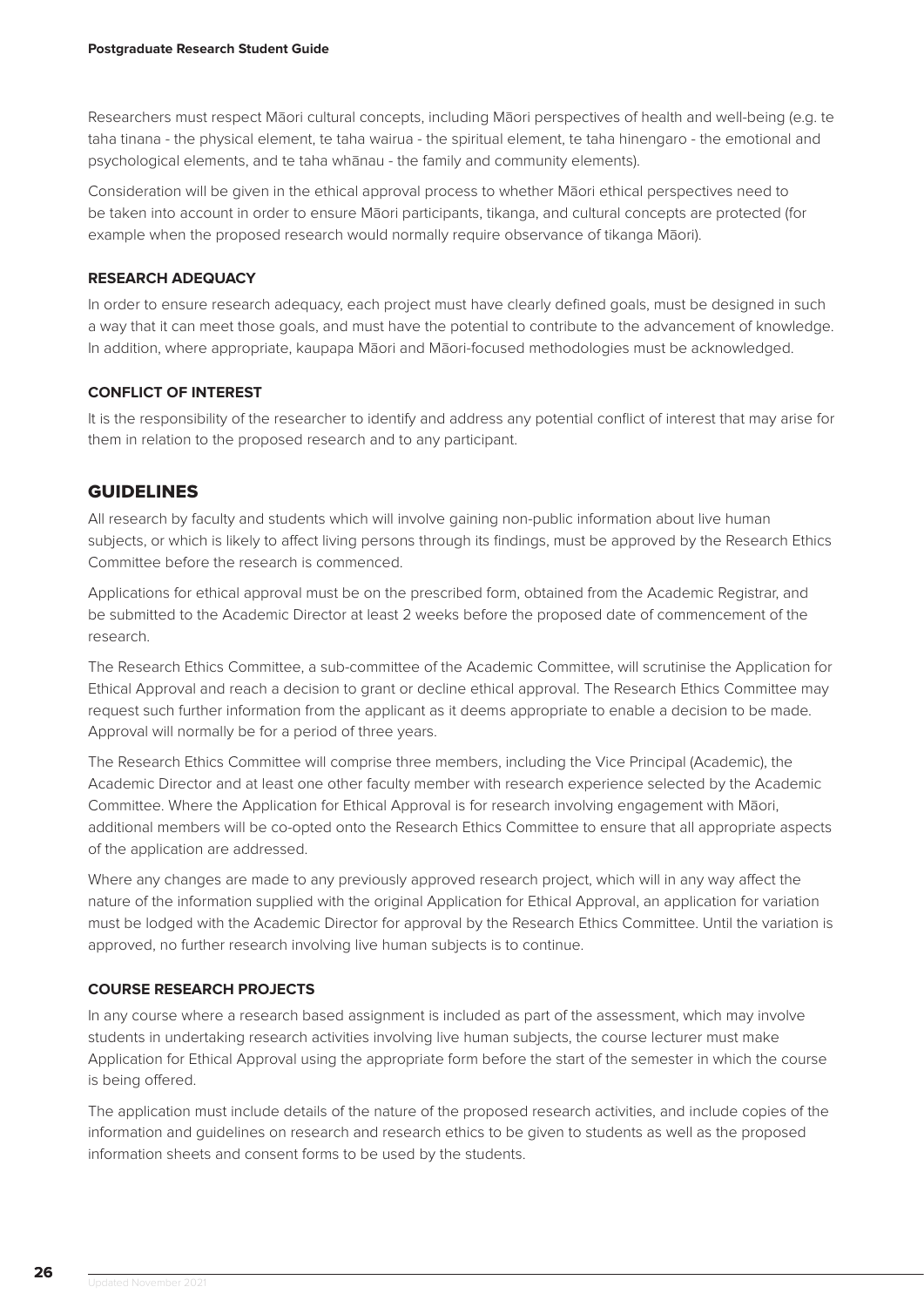The Research Ethics Committee may approve a course research project for up to three years, provided that the requirements for assessment in that course do not change during that period.

At the end of each semester, the course lecturer will advise the Research Ethics Committee of any issues that arose in relation to the students undertaking the research specified.

Lecturers are responsible for presenting the ethical standards of conducting research on human beings to all their students in any course where a research project is required.

### **REPORTING REQUIREMENTS**

The Academic Committee will normally require a report on progress at the end of each completed six months of a research project subject to ethical approval, including particular reference to the ethical component of the research.

In any situation where any unanticipated events occur in the course of research being undertaken, especially where that event relates directly to Carey's research principles, the researcher must submit a report to the Academic Committee.

### ETHICAL STANDARDS

The following ethical standards will be applied for all research at Carey:

- ◊ No matter how young the subject, a child/person has rights of well-being that supersede the rights of the researcher. In the conduct of their research, researchers must measure each operation they propose against this principle and must be prepared to justify their decision.
- ◊ In the conduct of research it is unacceptable to expose subjects to unnecessary risks. Risks include such things as pain, stress, emotional distress, fatigue, embarrassment, cultural dissonance and exploitation. The researcher must make every attempt to identify and minimise any risks - physical, psychological, spiritual, social or cultural - attendant on participation by individuals or groups in a research project.
- ◊ When dealing with a child (for the purposes of this Policy a child is any person aged 15 or under), the informed consent of parents or of those legally designated to act in loco parentis must be obtained in writing. Informed consent requires that the parent be given accurate information on the professional and institutional affiliation of the researcher, and on the purpose and operations of the research, albeit in layperson's terms. The consent of parents is not to be solicited by any claim of benefit to the child. Researchers must not only give parents the opportunity to refuse consent, but must also respect their exercise of the right to refuse such consent.
- ◊ The researcher must not coerce any person into participating in a study. All people have the right, and will be given the opportunity, to refuse to participate in a study.
- ◊ The subjects' identity must be concealed in written and verbal reports of the results, as well as in informal discussions with faculty, students and colleagues, except in situations where participants are figures of public record (including senior leaders of churches).
- ◊ Researchers must not assume the role of diagnostician or counsellor in reporting their observations to parents or those in loco parentis. They also do not report test scores or information given by a child in confidence, although they recognize a duty to report general findings to parents and others.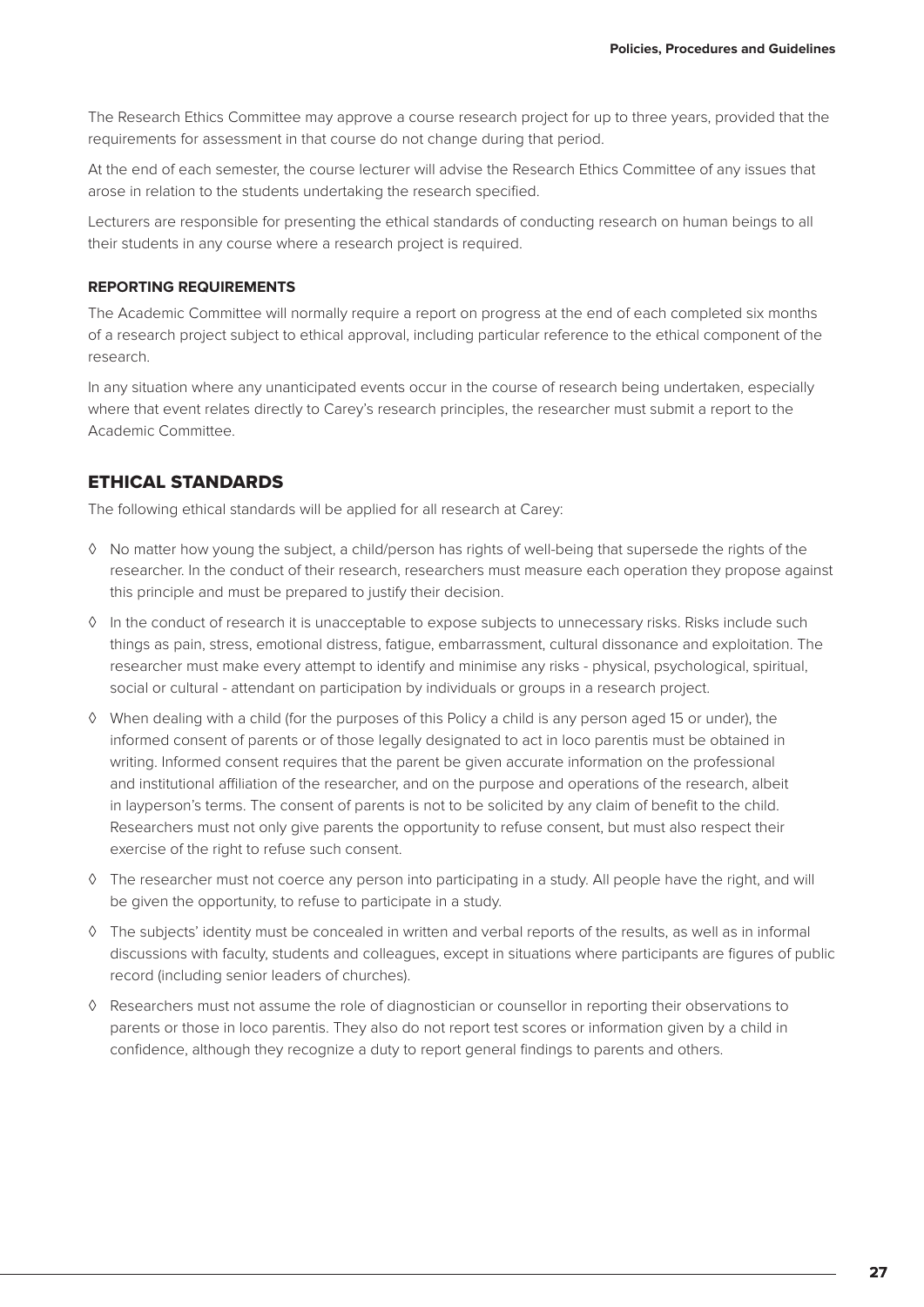- ◊ Researchers must respect the ethical standards of those who act in loco parentis (e.g. teachers, superintendents of institutions).
- ◊ Research procedures should be appropriate to the subjects involved in the study. The researchers have a responsibility to inform themselves of, and take steps necessary to respect, the religious, spiritual, social and cultural sensitivity of all participants. Meeting the language preferences of subjects in the provision of information is especially important.
- ◊ While it is not envisaged that payment in money (or kind) will/should ever be part of securing a person(s) involvement in research, payment in money, gifts, or services for a person's participation does not annul any of the above principles.
- ◊ Researchers must obtain permission in writing from all subjects before interview research is conducted. This permission and the handling of any information is to be in accordance with the provisions of the Privacy Act, 1993.

### DEFINITIONS

The following definitions apply to this policy:

*Staff* means Carey staff *Student* means Carey students *Carey* means Carey Baptist College

### KEY RELEVANT DOCUMENTS

Include the following: Sample Participant Consent Form Suggested Course Instructions Relating to Research Ethics

### SAMPLE PARTICIPANT CONSENT FORM

Research Project Title/Class or Course Name:

I have had the project explained to me and I have read and understand the information sheet given to me.

I understand that I don't have to be part of this project if I don't want to and that I may withdraw at any time prior to [Insert Date].

I understand that everything I say is confidential and that none of the information I give will identify me, and that the only persons who will know what I have said will be the researcher and the supervisor.

I have had time to consider everything and I give my consent to be a part of this project.

Participant Signature:

Date:  $\_\_$ 

Carey Baptist College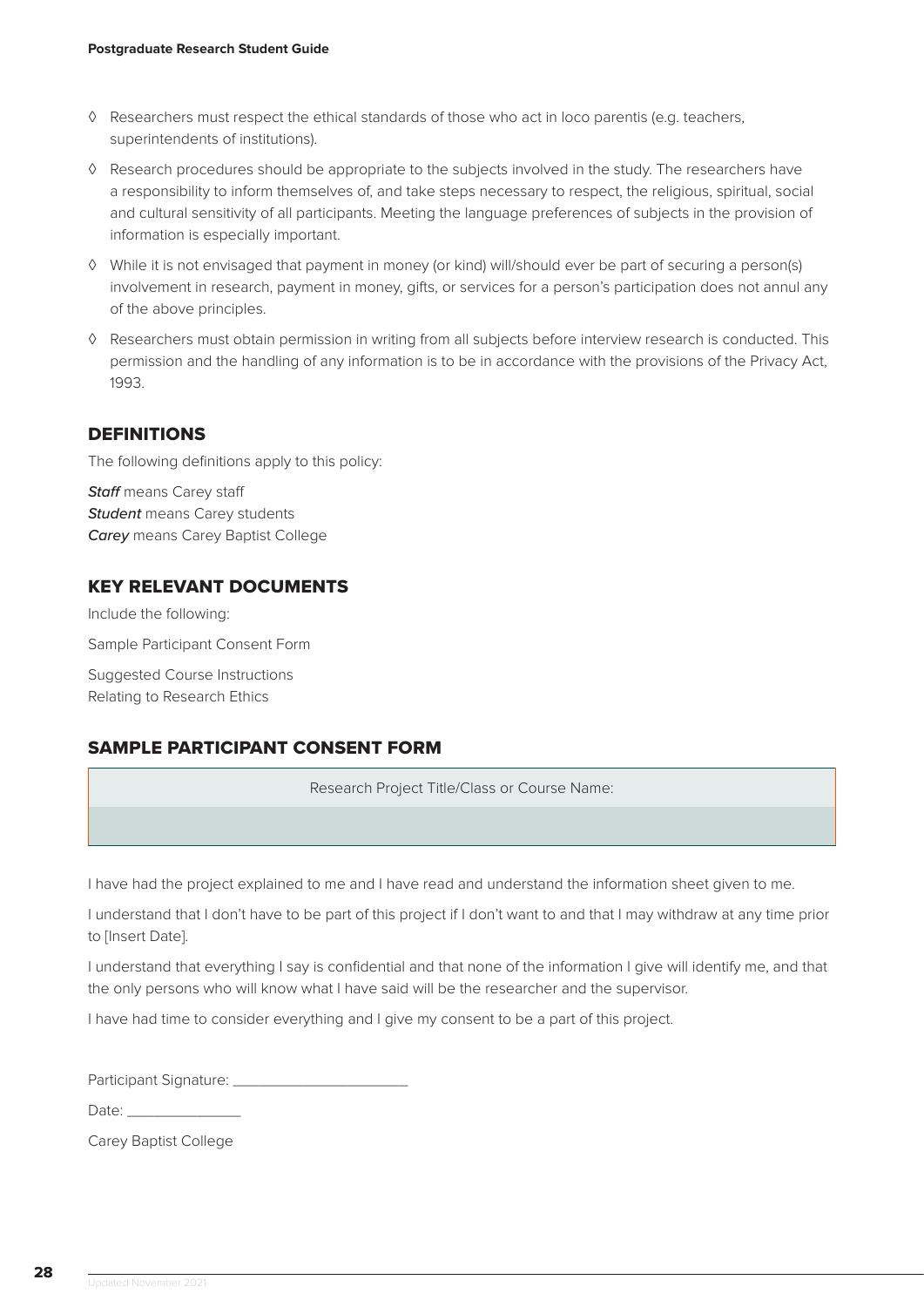### SUGGESTED COURSE INSTRUCTIONS REGARDING RESEARCH ETHICS

(For inclusion in the Course Outline of any undergraduate course where an assignment may require/involve students undertaking research involving human subjects. Adapt as appropriate for the context of the course.)

As part of one of the assignments for this course you are asked to, or may wish to, interview people within the church or the wider community. Whenever you gather information from people for an assignment or research project through interviews or questionnaires, issues of confidentiality, privacy and informed consent are raised. All of these are important aspects of research ethics.

It is essential that all research carried out while you are a student at Carey Baptist College is carried out in an ethical way. You may like to have a look at Carey's Research Ethics Policy and Guidelines (available on CareyOnline). The Policy and Guidelines address the following key issues in conducting research: the informed and voluntary consent of participants; respect for participants' rights of privacy and confidentiality; the minimisation of risk; truthfulness; social and cultural sensitivity (including commitment to the principles of the Treaty of Waitangi); research adequacy; the avoidance of any conflict of interest.

The assignments for this course have been set up in a way that complies with Carey's Policy and Guidelines and have been approved by Carey's Research Ethics Committee.

For the purposes of your assignment for this course, you must:

- ensure that each potential participant you approach is given a copy of the Information Sheet that has been prepared by your course lecturer
- ensure that each participant is also asked to sign the Consent Form (which must also be signed by a parent or guardian of any participant who is aged under 18)
- retain the signed Consent Forms
- give consideration to how you will securely store any paper information that you gather, and ensure that all information stored on a computer is password-protected (to avoid breaches of privacy and confidentiality)
- use the information you gather ONLY for the purposes of the assignment, and maintain all participants' rights to privacy and confidentiality
- destroy records traceable to any identifiable individual at the conclusion of this course.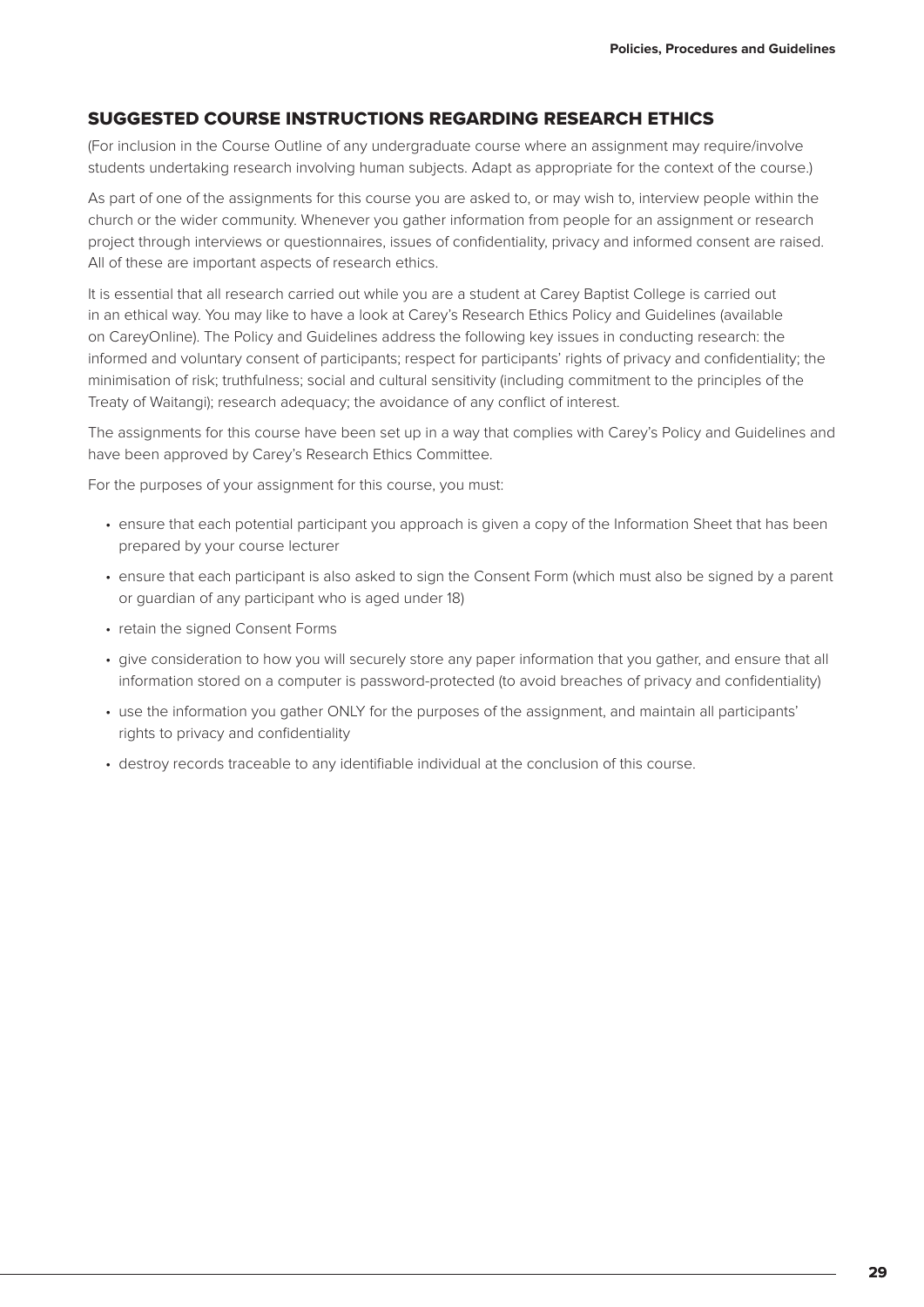### <span id="page-29-0"></span>Carey Guidelines for Students Enrolling in a Research Essay

Enrolling in a Research Essay is an opportunity for able students to study a specific topic or issue. Your task is to explore an aspect, problem or question posed by contemporary theological study and to use the methods of scholarship to resolve, critically examine or to elucidate the topic. Your essay needs to be theological, well structured, limited in scope and disciplined in methodology.

A research essay can be a testing experience in that you are solely responsible for organising your progress and will be without the supportive atmosphere of fellow students in a class. You will have a supervisor appointed who will guide you through the process of research, critical reflection and writing.

### ENTRY REQUIREMENTS

Students must meet the entry requirements outlined in the Course Descriptions (contained in the Academic Regulations and Calendar) to enrol in advanced research courses.

### NOTE TO STUDENTS

It is critical that students understand that this is an advanced research course that requires students to do independent research. Students will need to have access to appropriate resources. Distance students should expect to travel to Auckland to access the Carey Baptist College, Ayson Clifford Library or have access to another suitable academic library.

### WORD COUNT

### **MM790 RESEARCH ESSAY**

Level 7, 15 credits, maximum of 6000 words (including footnotes, excluding bibliography)

### **MM821 RESEARCH ESSAY**

Level 8, 30 credits, maximum of 12,000 words (including footnotes, excluding bibliography)

### **STEP ONE: GENERAL RESEARCH TOPIC**

Decide on the general area you wish to research and submit a brief overview of your proposed topic to the Academic Director. The Academic Director will assist you in finding a supervisor for your research.

### **STEP TWO: REFINE YOUR RESEARCH TOPIC**

With the supervisor's guidance select a research topic, appropriate to a 6000 word research essay for Level 7, and a 15,000 word research essay for Level 8, within the area of your interest. Keep your topic as specific as possible so that your research is purposeful and focused. Discuss with your supervisor the rationale, objectives, strategies, and methods of theological reflection for your study.

Check library and other resources that there are written sources readily available for your research.

Check with your supervisor as to any ethical issues around your proposed research.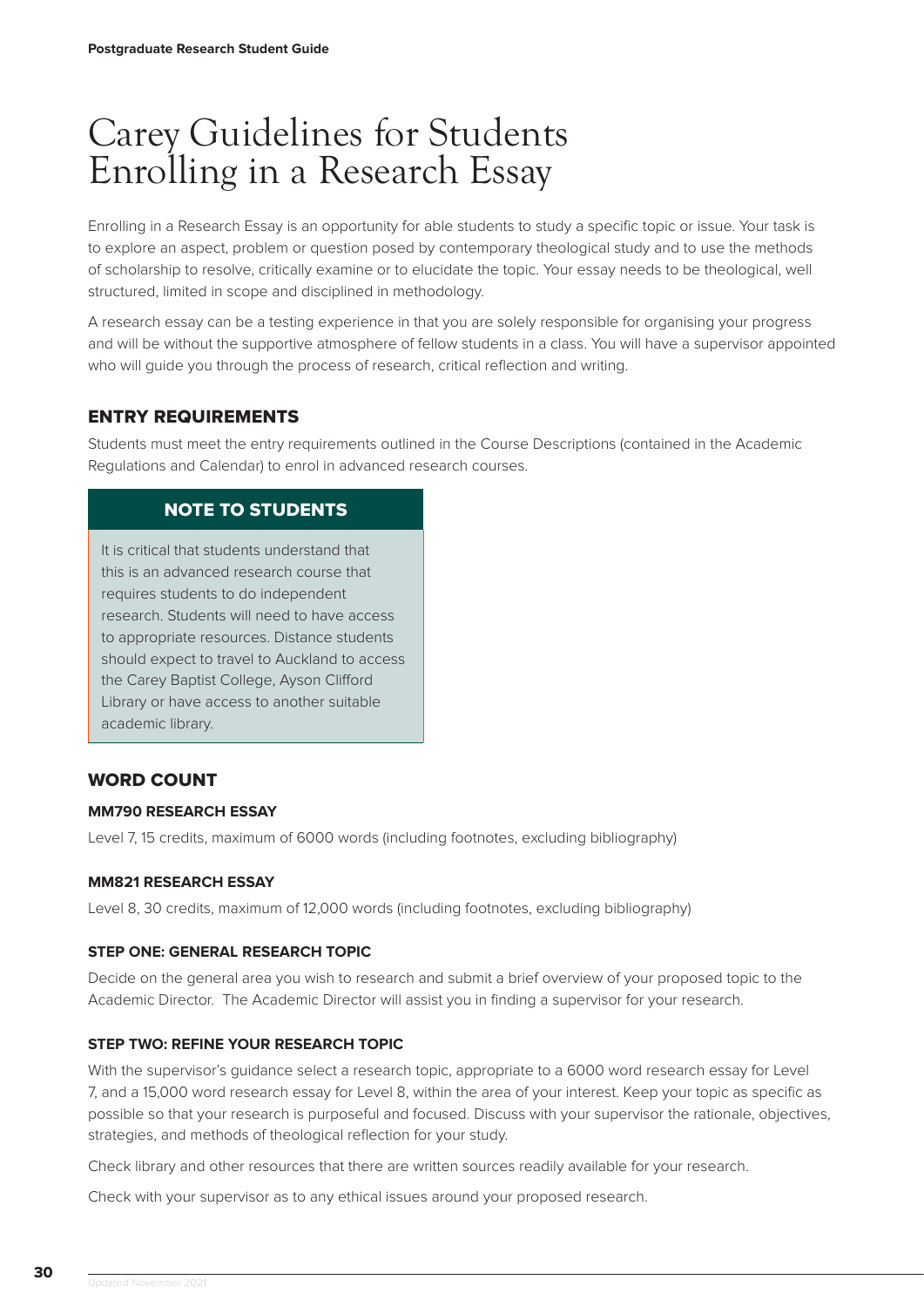### **STEP THREE: PREPARE A RESEARCH PROPOSAL**

The proposal needs to be on the appropriate form and include the following information:

- Research Topic (primary research and 3-5 subsidiary questions)
- Reason for and outline of topic of research (no more than 1500 words)
- Outline of structure of essay
- Approximately 12–20 bibliographical items indicating resources to be used
- Proposed timeline to complete the research essay.

Level 7 Research Essay: duration of a single semester, but under some circumstances a student will be permitted to complete the course over two semesters.

Level 8 Research Essay: duration of two semesters with a due date 15 November.

#### **STEP FOUR: SUBMIT YOUR RESEARCH PROPOSAL**

Submit your research proposal to the Academic Director. Your enrolment will not be approved until the Academic Director (or Thesis Sub-Committee for a Level 8 essay) has accepted your proposal and formally appointed your supervisor. The Academic Director or your supervisor will notify you of the approval of your proposal.

### **STEP FIVE: CONTACT YOUR SUPERVISOR**

Contact your supervisor to discuss the proposal and also plan a programme of writing deadlines for the semester ahead. Maintaining those deadlines will keep you on track to complete by the due date.

### **STEP SIX: COMPLETE YOUR ENROLMENT**

Now that you have been accepted you can formally enrol for this course.

### **STEP SEVEN: KEEP TRACK OF STYLE AND BIBLIOGRAPHICAL RESOURCES**

You will need to have individual chapters and subheadings within each individual chapter. The appropriate style guide to use should be discussed with your supervisor.

### **STEP EIGHT: START WRITING**

Initially, ignore the Introduction and Conclusion to your essay. Begin writing the draft of each individual section of your outline, meeting the deadlines as agreed with your supervisor. Your work should exhibit your grasp of the relevant literature by direction citation (but without plagiarism), balanced with your own independent creative thinking. You need to keep the theological content of your essay explicit. You may want to ask your supervisor to read sections of your essay so that you have feedback on the content and style.

During the course of your writing and research, you will be expected to be in contact with your supervisor on a monthly basis This may be a face to face meeting, or by phone and/or email. Regular progression reports will be provided to Academic Committee through the supervisor. A 6-monthly progress report is required for those undertaking a Level 8 Research Essay.

### **STEP NINE: COMPLETE FINAL DRAFT**

When you have completed your individual sections, weave them together to make your essay read fluently throughout. Finally, write your 'Introduction' and 'Conclusion'. They are intended to preview the structure of the whole work, and to review the conclusions drawn from the research. Ensure that you take account of the marking criteria in the Research Essay Grade Sheet (available from the Academic Director).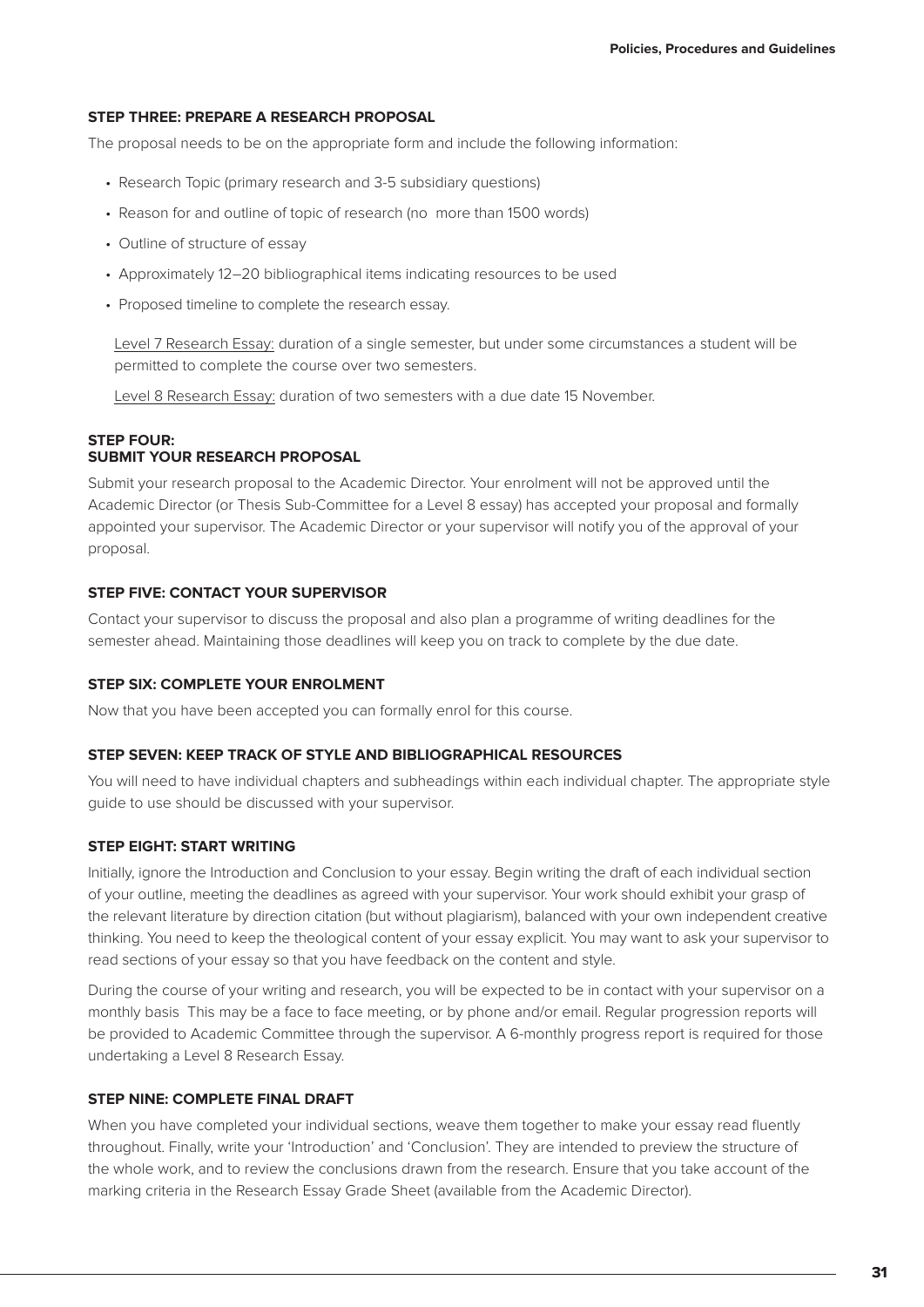### **STEP TEN: POLISH YOUR ESSAY**

Read your completed document at least twice, taking care over the details: formatting, spelling, punctuation, footnotes and bibliographic information. It will certainly help if you ask someone else to proof-read your essay to catch any errors you may have missed.

### **STEP ELEVEN: ASK YOUR SUPERVISOR TO READ YOUR FINAL ESSAY**

When your essay is nearing completion, submit it to your supervisor for final comments and corrections.

### **STEP TWELVE: SUBMIT YOUR FINAL ESSAY**

Once your supervisor is satisfied, submit two copies of your essay to the Academic Director for distribution to examiners. Your essay will be graded and returned to you with the examiner's comments. The Academic Director will determine the examiners of your essay. Please note that the marking process will normally take 4-6 weeks.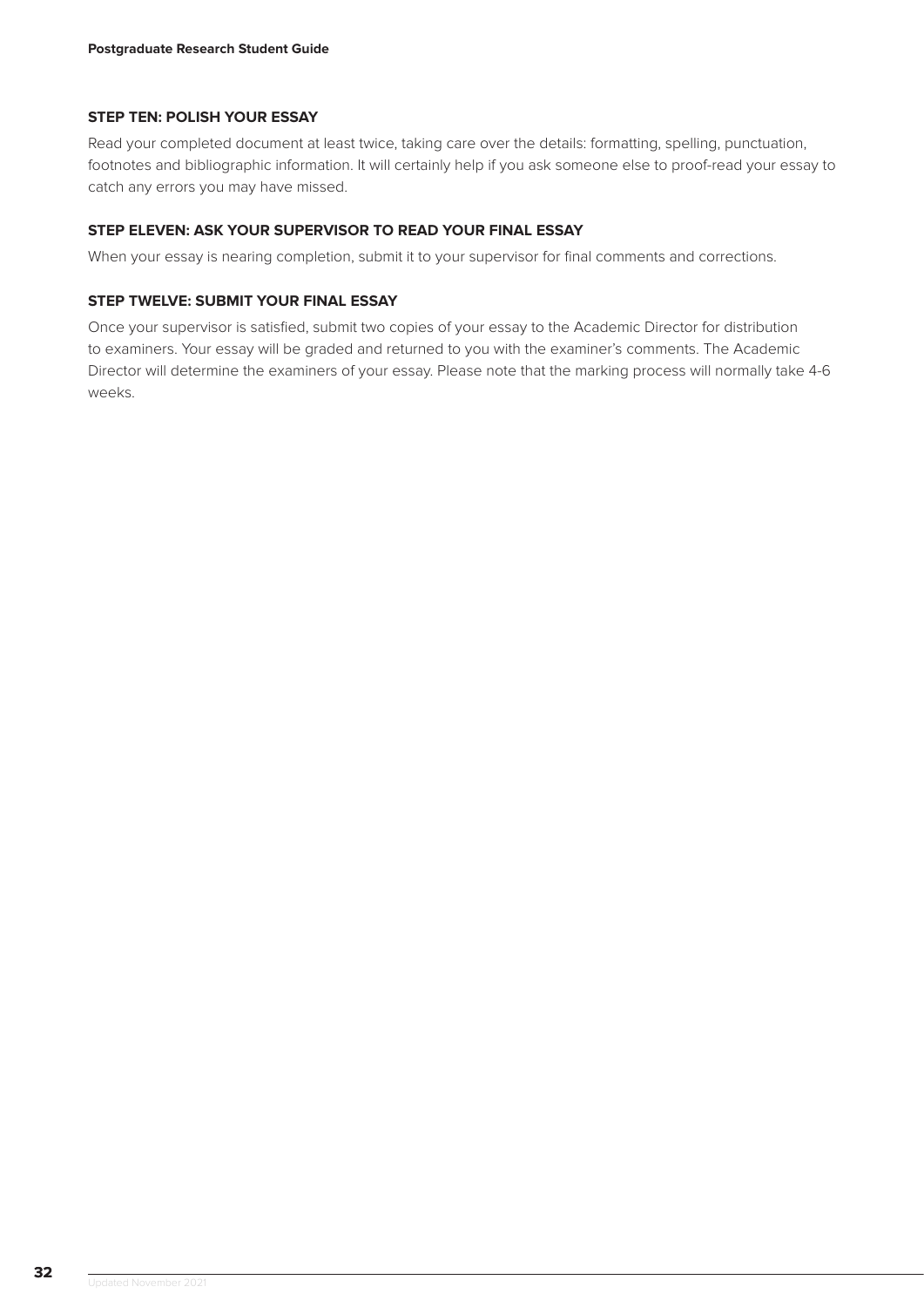### <span id="page-32-0"></span>Carey Guidelines on Thesis Format, Presentation and Binding

A thesis submitted for the Master of Applied Theology Degree must be a work of acceptable literary style, use non-discriminatory language, and contain acknowledgement of all sources and materials quoted. The style must represent a good standard of prose, as used in published academic theological works.

### THESIS PRESENTATION GUIDELINES

It is the student's responsibility to ensure their Thesis conforms to the SBL Style conventions.

The Thesis should be in 11 or 12 point script (preferably Arial or Times New Roman), have 1.5 spacing with left justified text, and a 30mm left hand margin for binding.

The title page of the thesis should state the title, author's name, institution, year and include the wording:

"A Thesis submitted in partial fulfilment of the requirements of the Master of Applied Theology".

The back of the title page should include the following statement followed by the author's signature and date:

"I have read and understood Carey Baptist College's regulations on plagiarism. I hereby declare that this Thesis is the result of my own independent scholarly work, and that in all cases material from the work of others (in books, articles, essays, dissertations, and on the internet) is acknowledged, and quotations and paragraphs are clearly indicated. No material other than that listed has been used. This written work has not previously been used as examination at this or any other tertiary institution. This written work has not yet been published."

The second page (first page after the title page) should contain an Abstract, not exceeding 500 words, in a form suitable for separate publication.

Any acknowledgments in relation to the Thesis should be included after the Abstract, and before the Contents page.

### BINDING REQUIREMENTS

Two soft bound copies accompanied by a Thesis Submission Form (available on CareyOnline or from the Academic Registrar) and an electronic copy (through CareyOnline) should be submitted for examination. Presentation should conform to the above guidelines.

Once the Thesis has been examined and passed (with any minor editorial changes made), a hardbound copy of the Thesis and an electronic copy must be submitted to Carey for inclusion in the Library collection with the appropriate Library Consent Form.

The hardbound copy should include the following in gold-blocked lettering on the front cover:

title, author's name, the institution (Carey Graduate School), year of submission, award (Master of Applied Theology).

The same should appear on the spine in abbreviated format, for example:

Name of student, "Thesis Abbreviated Title", MAppTheol, CGS, 2019.

Examples of soft bound and hard bound theses can be obtained from the Library.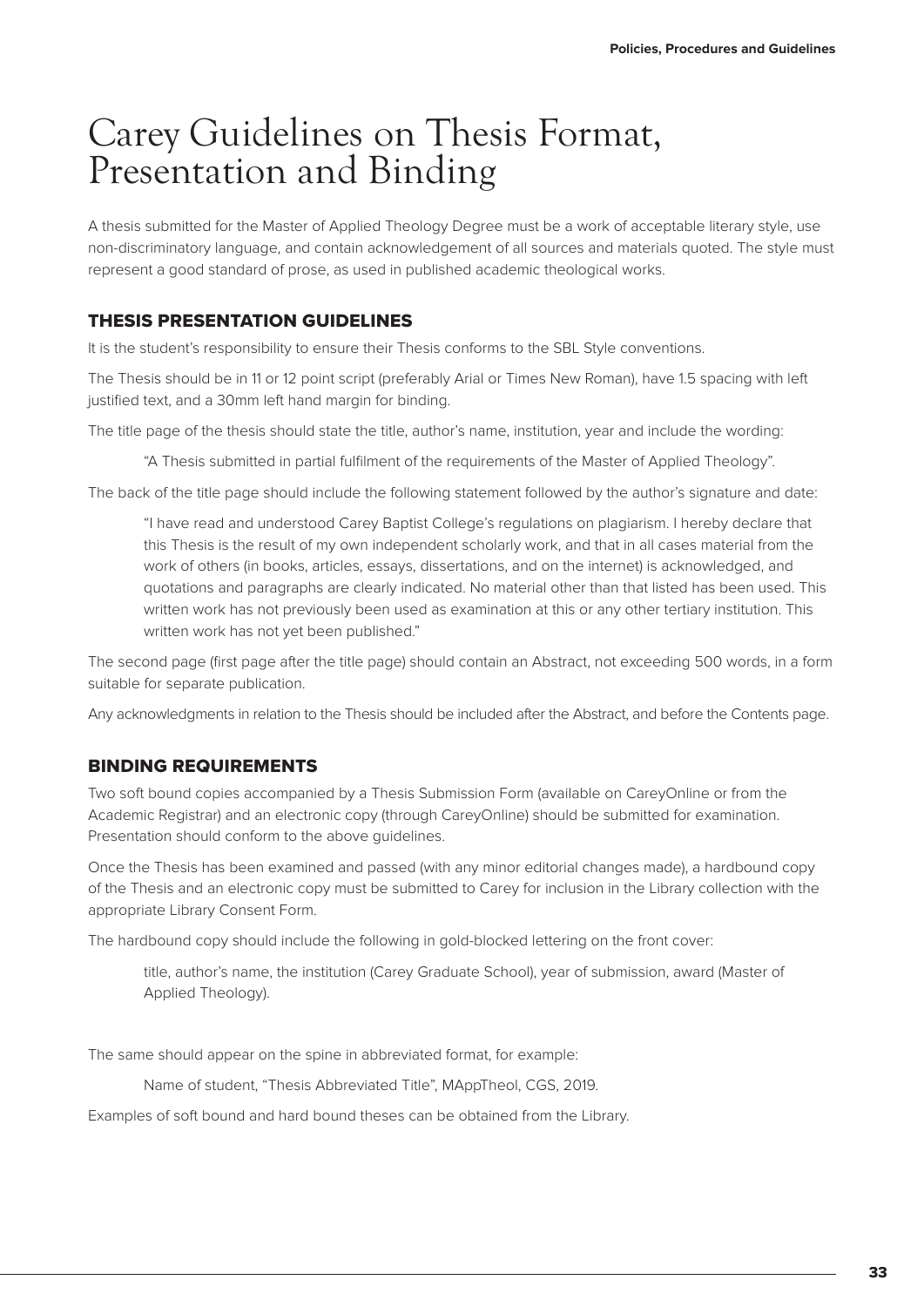# <span id="page-33-0"></span>Graduating from Carey

Every year Carey hosts a graduation ceremony in Auckland for graduands from the current or previous year. Graduation is a time to celebrate with your peers, the faculty, and your friends and family. Students must apply to graduate at the ceremony on the appropriate form.

## Certificates & Transcripts

If a student has successfully completed their programme of study at Carey they will be eligible to graduate. Graduates will receive a certificate, in appropriate form, under the common seal of Carey. The certificate will state that their qualification has been conferred.

Students will also receive a final transcript which is an official certification of their grades for their entire of programme of study. If a student requires additional copies of their final transcript they can apply to the Academic Registrar, however please note that a fee will apply.

## The Graduation Ceremony

Students must apply to graduate in the ceremony and pay for the hire of appropriate academic dress. Arrangements for hire are made by Carey.

Postgraduate students need to allow 3-6 months for the examination and final grading of their Thesis. Normally Masters students will apply for the graduation ceremony in the year following their submission.

### ACADEMIC DRESS

Academic dress comprises of a gown, hood, and mortarboard (hat) worn with formal attire. Certificate and Diploma students wear a gown over formal attire.

Each Carey qualification has its own hood as follows:

- ◊ Master of Theology (MTh) aqua marine blue, with black inside.
- ◊ Postgraduate Diploma in Theology (PGDipTheol) aqua marine blue on the outside, lined along the edge with white, and black inside.
- ◊ Bachelor of Applied Theology (BAppTheol) aqua marine blue lined along the edge with white and black on the outside.